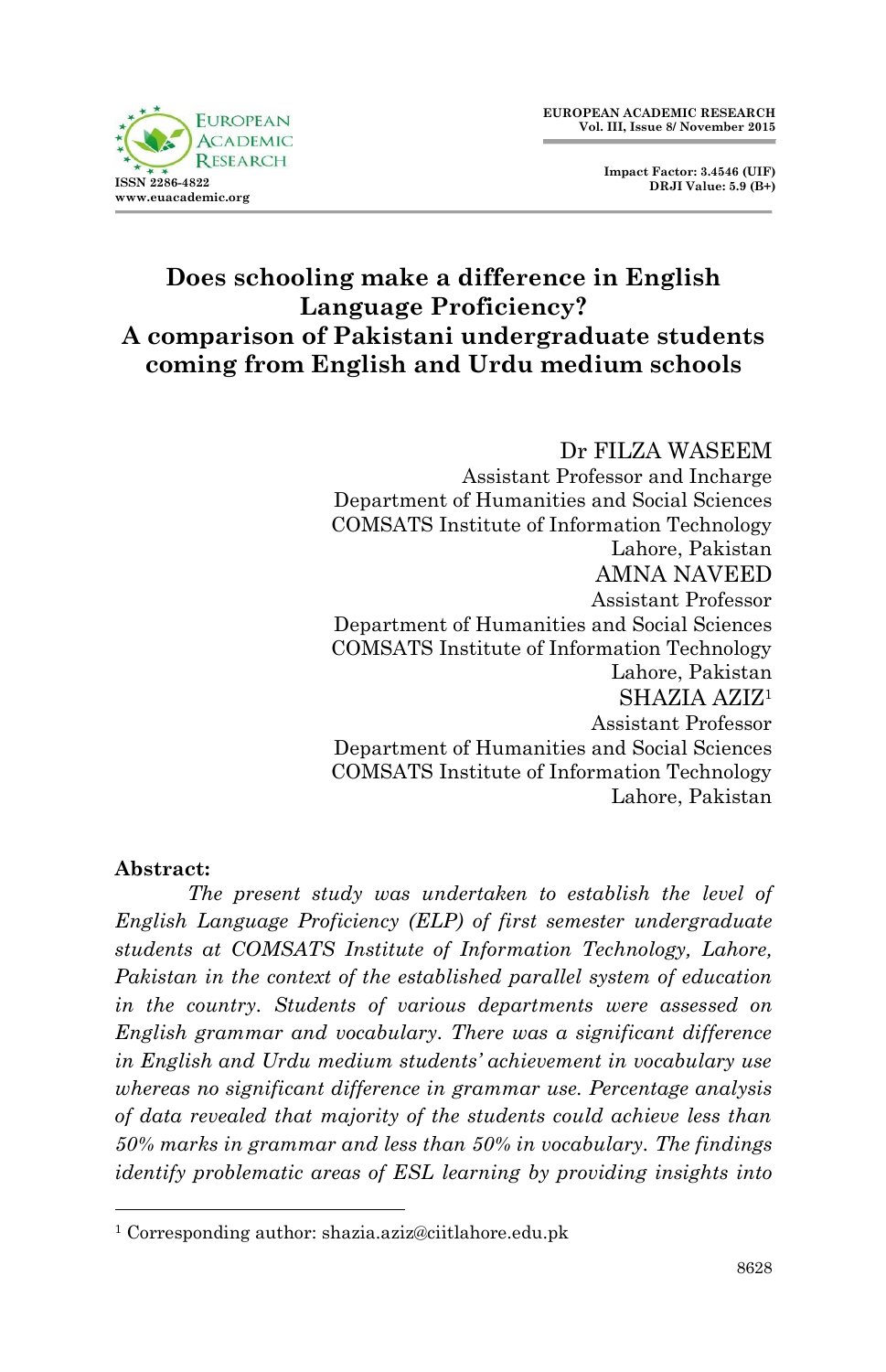*learners' second language errors and pinpointing areas for remedial work. The study recommends content based language learning and proficiency assessments to inform ELT and the use of communicative approaches for ELT pedagogy.*

**Key words:** English Proficiency, Assessment, Content based language Teaching, Communicative Approach

# **1. INTRODUCTION**

With English increasingly being positioned as the pre-eminent language of international communication, every year, more and more speakers of other languages are learning English. In countries around the world, public school systems are teaching English to children from primary or pre-school grades. Secondary schools are making English mandatory and are using English-language instruction in other academic subjects. A growing number of universities require English for admission or graduation. According to Pinon and Haydon (2010), employers prefer candidates who are proficient in English.

English is ubiquitous in Pakistan, especially in education. A strong emphasis has been placed on English study as it is the official language, is used widely in the public and private sector, and in higher education. It is taught both in the public school system and in the thousands of private English medium institutions in the country. In institutions of business management and computer sciences, which have cropped up during the last two decades because of the IT (Information Technology) boom, English is not only the medium of instruction, but is taught as a compulsory subject at the undergraduate level. English is the language of the computer and its users are presupposed to be proficient in English. In professional education, like medicine, law and engineering, as well English is the medium of instruction. As Waseem (2009)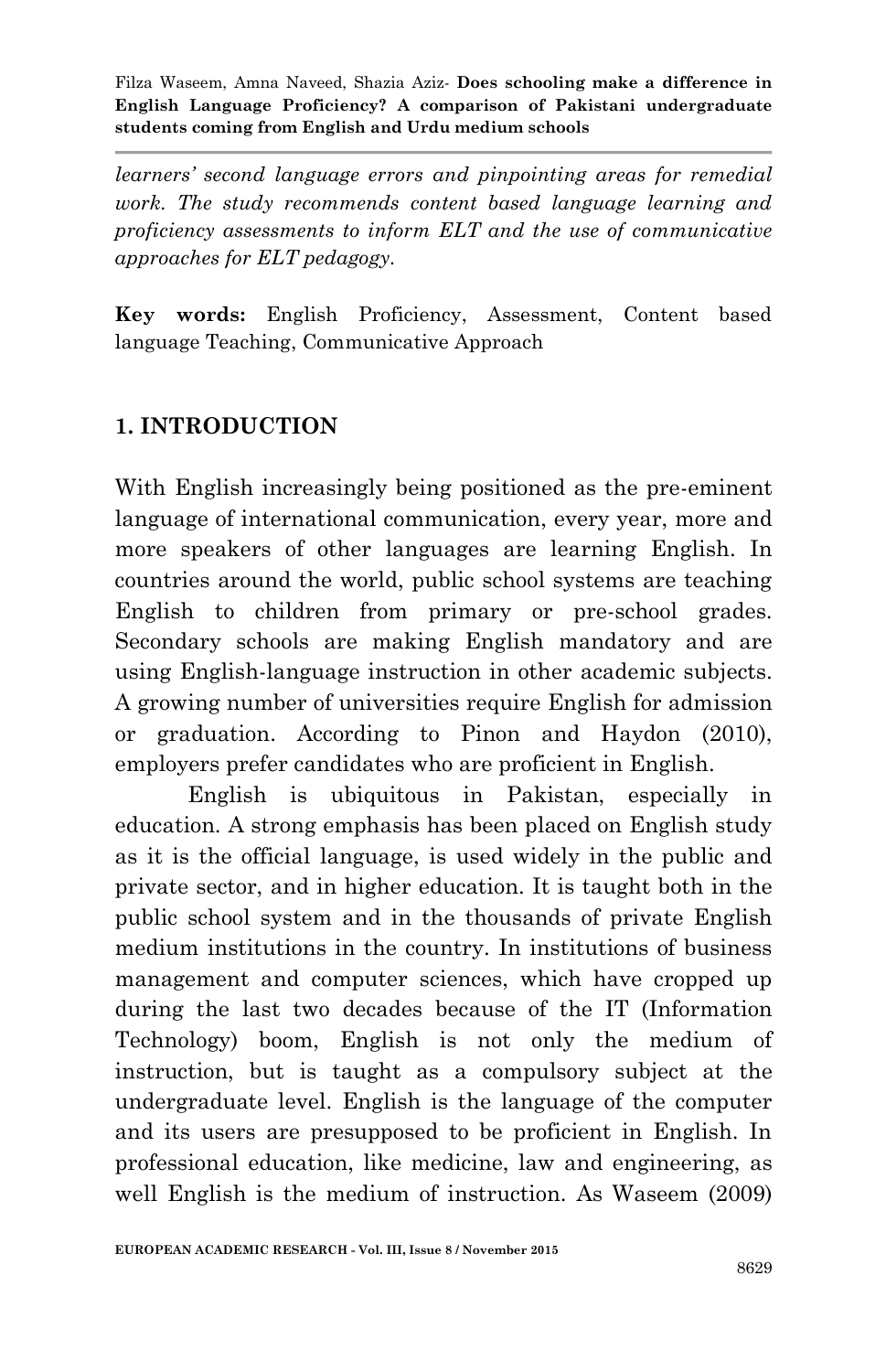points out, lectures and text-books are in English and examinations and viva voce are conducted in English. Students' school success hinges upon their proficiency in the academic language. To support English learning many institutions have mushroomed for preparing candidates for their IELTS and TOEFL examination. However in spite of thousands of rupees poured into this very profitable business of ELT, a vast majority of Pakistani learners of English fall below the required proficiency level when it comes to getting admissions in foreign and local higher education universities and acquiring jobs for which they have been academically trained.

## **1.1. Purpose**

The present study was motivated by perceptions about the inadequacy of undergraduate students of COMSATS Institute of Information Technology, Lahore, in the use of English as revealed by their examination results which indicate their failure in using English in their core courses. It aims to find out the English skills which these first semester students bring with them when they enter the university. English proficiency assumes utmost importance in their achievement and success as the core subjects are taught through English. A study of this kind is thus long overdue as it could provide us with insights into the effectiveness of English courses offered, and to point directions towards changes in the curriculum and syllabus of the English course, as Stephenson et al (2003) point out that "Good testing and good teaching are grounded in research from the field of second language acquisition".

### **1.2. Problem**

It has been observed that majority of Pakistani students lack academic language proficiency in English. Furthermore they fail to improve their English language skills even after attending various courses of English. This has seriously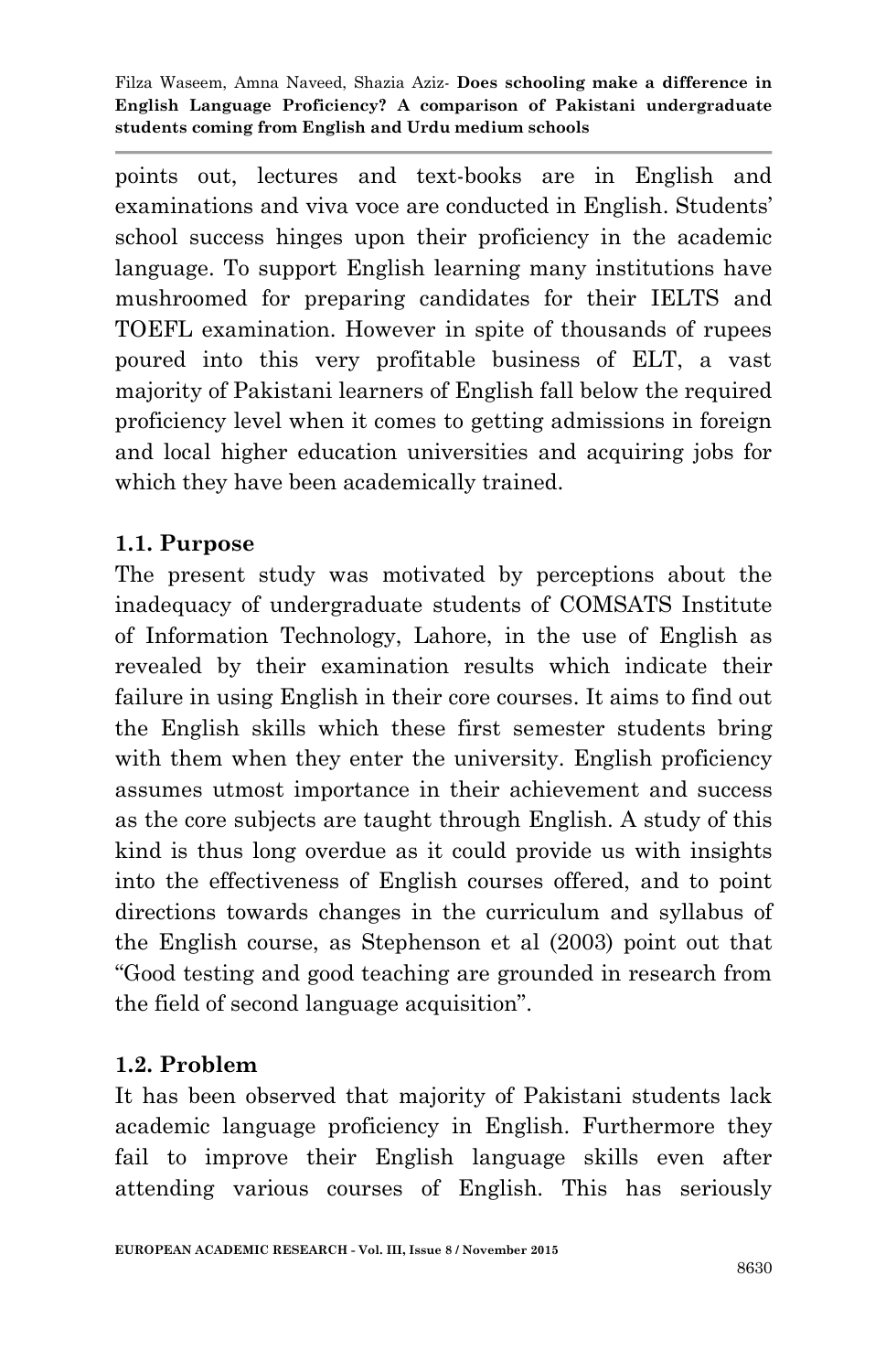affected their performance in their "core" courses which are taught through English. In spite of having a clear understanding of the concepts they do not have the appropriate language skills to express them in writing.

The present study is an attempt to have a distinct model of learners" proficiency, which can point out problematic areas, so as to assess their needs as well as for taking remedial measures to assist students. As such this study can be seen as a pre-test as well as a needs analysis experiment. Results reported in this way would provide a new and powerful tool for tailoring instruction for English language learners.

COMSATS Institute of Information Technology is an IT university which enjoys the prestige of being ranked as 6<sup>th</sup> in the league of universities in the country. It has departments of Computers Sciences, Business & Management, Engineering, Physics, with the Humanities and Mathematics departments functioning as allied departments. English operates under the Humanities department. It is a 3 credit hours program and is taught for approximately 15-16 weeks in a semester. English Comprehension and Composition, Report Writing, Communication Skills and Communication Skills Workshop are the various modules of Academic English. There seems to be an unspoken assumption that by studying these English Language modules the students" academic English will improve. However it is seen that even after this period of study students achievement in English is below satisfactory.

As an international partner of Lancaster University, UK, COMSATS Institute of Information Technology awards a dual degree to its students (The Dual Degree program or DDP) in addition to the national degree in its undergraduate programs. Students enrolled in these programs expect to fare better academically as well as in the competitive job market. However it is evidenced that a large majority of these students fail to achieve good scores not only in the English modules but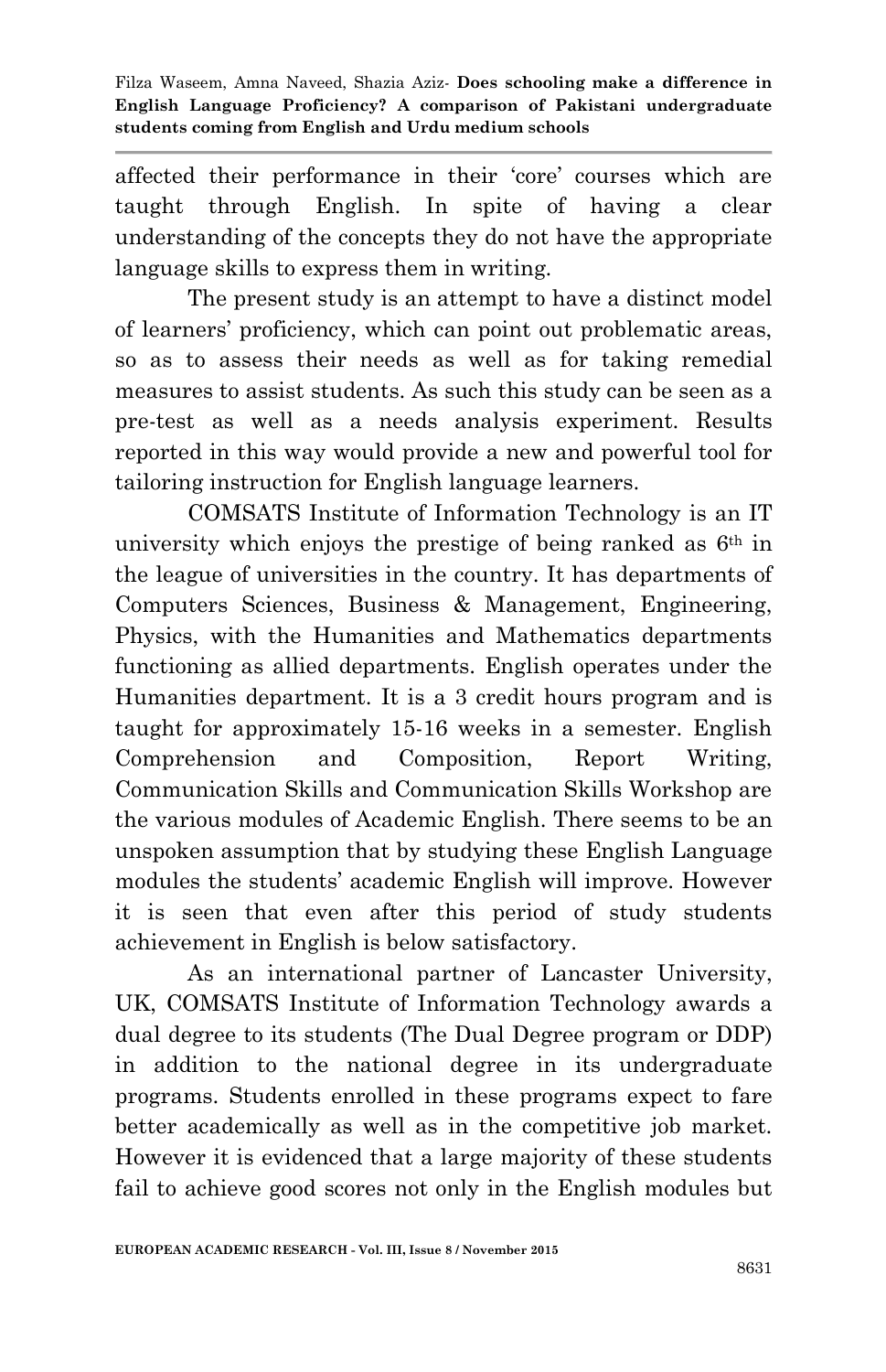also in the other subjects which are taught through English. When it comes to acquiring jobs, they fail to find employment in the occupations for which they were academically qualified.

Students get admission in the university on the basis of the NTS Test in which they have to score 50% marks in all subjects. Students enrolled in the DDP are required to pass their General Training module of the IELTS Test with a 5.5 band score, before the third semester. Presently, i.e. the spring of 2013, the university has 5299 enrolled students in various departments. All of them have to take the ECC (English Comprehension and Composition) Module in the 1st semester.

# **1.3. Research Questions**

The basic question which the study asks is:

*What is the level of proficiency of Pakistani undergraduate learners of English?*

More specifically it asks:

- 1. What is the English grammar proficiency of Pakistani undergraduate learner?
- 2. How proficient are the students in English vocabulary?
- 3. How can the English proficiency of Pakistani learners of English be improved?
- 4. Is there any difference in the English proficiency of English-medium and Urdu-medium students?

# **1.4. The Instruments**

ESL programs often use a combination of standardized and alternative assessments to assess literacy and language proficiency. However in order to make this research compatible with students' needs, we had to select test items by looking at the most common learners" errors. We found that subject verb agreement, use of articles and errors in vocabulary were generally the weak areas of students. Consequently the test included a grammar and a vocabulary section. The grammar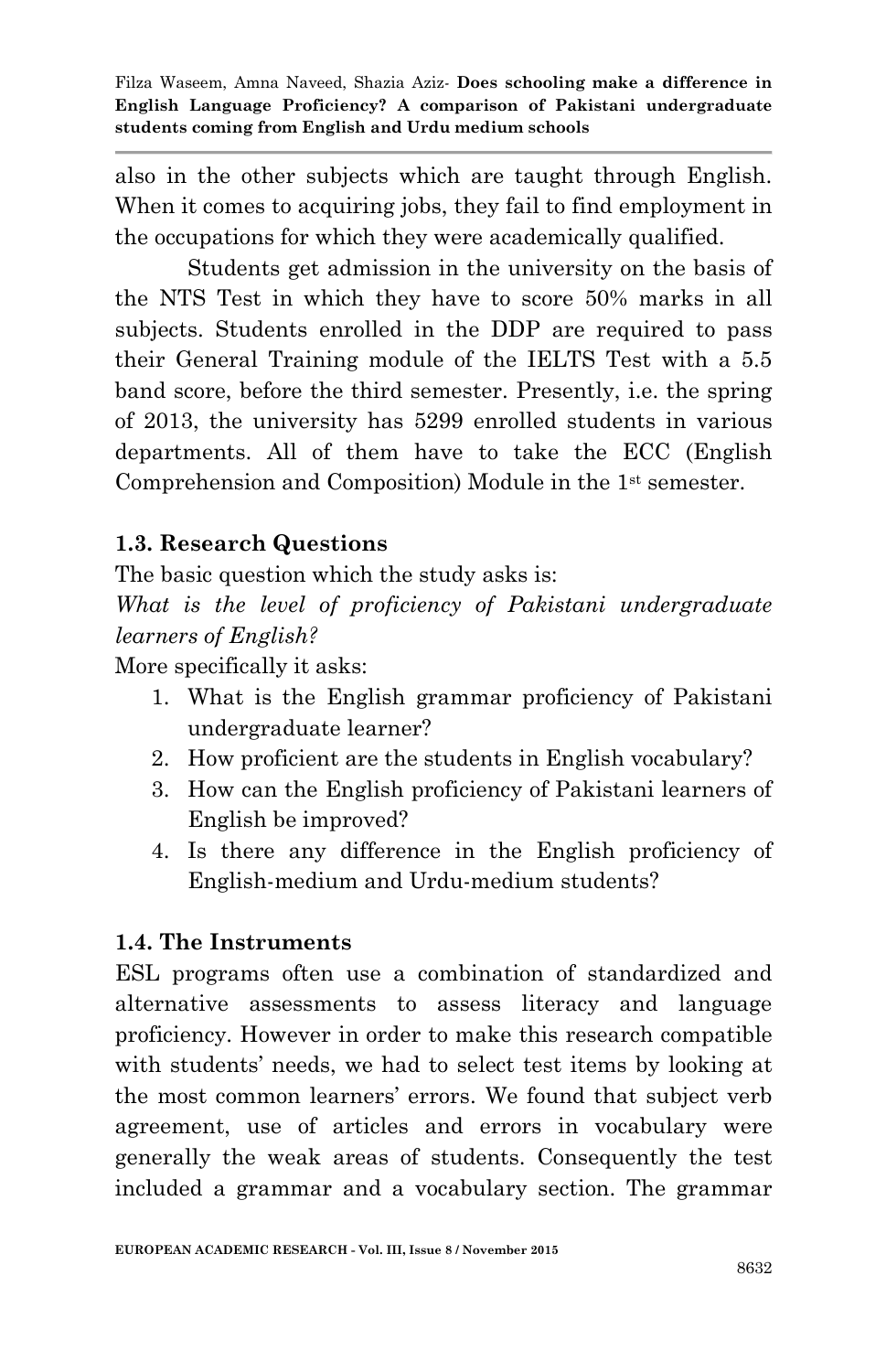section included an article question of 16 items, and the subject verb agreement section had 6 items. The vocabulary section included two sets of synonyms and antonyms of 10 items each. Since the aim of this study is to address the question of whether the amount of previous schooling in English had an effect on their proficiency in English and whether the Urdu/English medium education variable affects the level of competence, the demographic part of the questionnaire included number of years of English learning, medium of instruction, age of students.

## **1.5. Participants**

A total of 178 students of both genders were included in the data collection, of whom 113 had an English medium background, and 65 had an Urdu medium educational background. Students" average age was 17 years and had an average of 14 years of English education.

### **1.6. Methodology**

The researchers first collected a corpus of 178 learners' tests based on grammar and vocabulary. The items included subjectverb agreement, use of article and vocabulary. Assessment of the test was based on the grading system in use at the university where the research was conducted, as well as at many other Pakistani universities. A pass grade in any one subject represents a percentage mark between 50% and 64%; a credit grade is between  $65\%$  and  $74\%$ ; (B +); a distinction grade between 75% and 84% (A-); and a High Distinction grade between 85% and 100%. (A +).

# **2. REVIEW OF LITERATURE**

Very few studies have been conducted in Pakistan to find out the proficiency of ESL learners at a certain level. The results of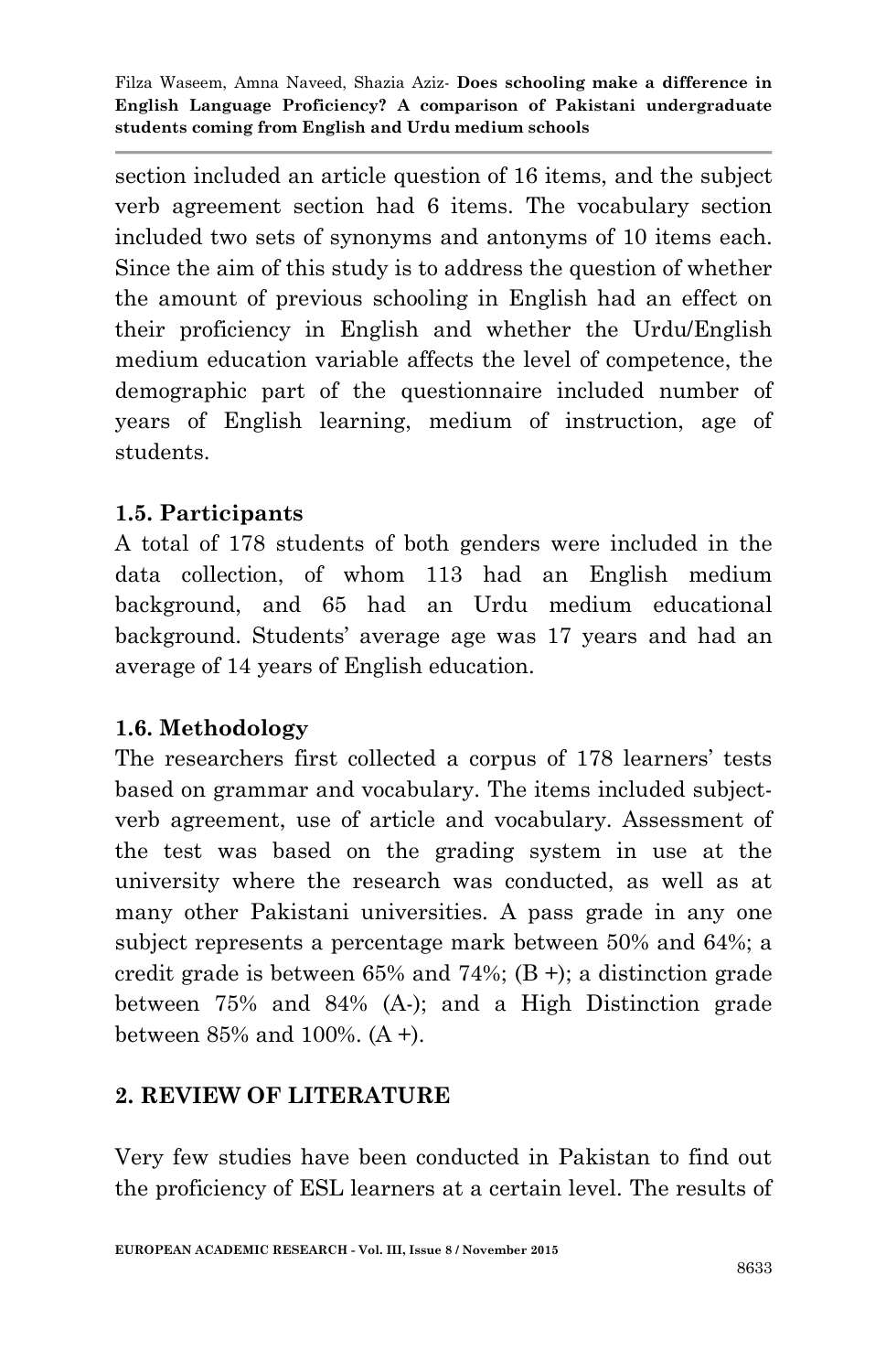the various state examinations (matriculation, the intermediate and graduation) are usually accepted as authentic indicators of students" proficiency in English. Mostly proficiency has been examined as one of the variables in ESL researches conducted on students" ESL motivation and anxiety: by Shahbaz et al, (2005); Waseem and Jibeen (2013); Awan, (2010); Pathan (2010) and Adeel (2012); attitudes and perceptions towards English by Shams (2008)and Awan (2010) and of assessments of proficiency by Sarfaraz 2010). The earliest studies which exist establish lack of English proficiency as the basic reason for the overall dismal educational situation in the country: Abedi (1991); Malik( 1996) ; Mansoor (1993); Haque(1983); Rahman (1990). Abedi (1991) and Malik (1996) have pointed out the deteriorating standards of English in the country's state-run institutions. Abedi (1991) contends that the pass percentage in English in the BA examination has remained abysmally low through the years and "is 22% and it has remained at that for many years". Malik (1996) finds through her research that a graduate of that time lacks competence in written and spoken English. She says that this affects the students negatively and finds that the current English teaching situation in Pakistan is demoralizing for the students. Sarfaraz (2010) researches the ESL proficiency of Pakistani undergraduates, and by analyzing the errors, finds them to be the result of learner"s interlanguage and mother tongue transfer. Taking 50 students' essays to find their writing proficiency she finds that 61 out of 76 errors which were collected from the essays, resulted from learners' interlanguage process and 15 errors were those which resulted from mother tongue (MT) interference. "Therefore, the percentage of interlanguage errors is 46.36% and the percentage of errors based on MT interference is 11.4%". Though, the participants had the experience of English learning of twelve years but the researcher concludes that the lack of practice, positive feedback and lack of motivation could be some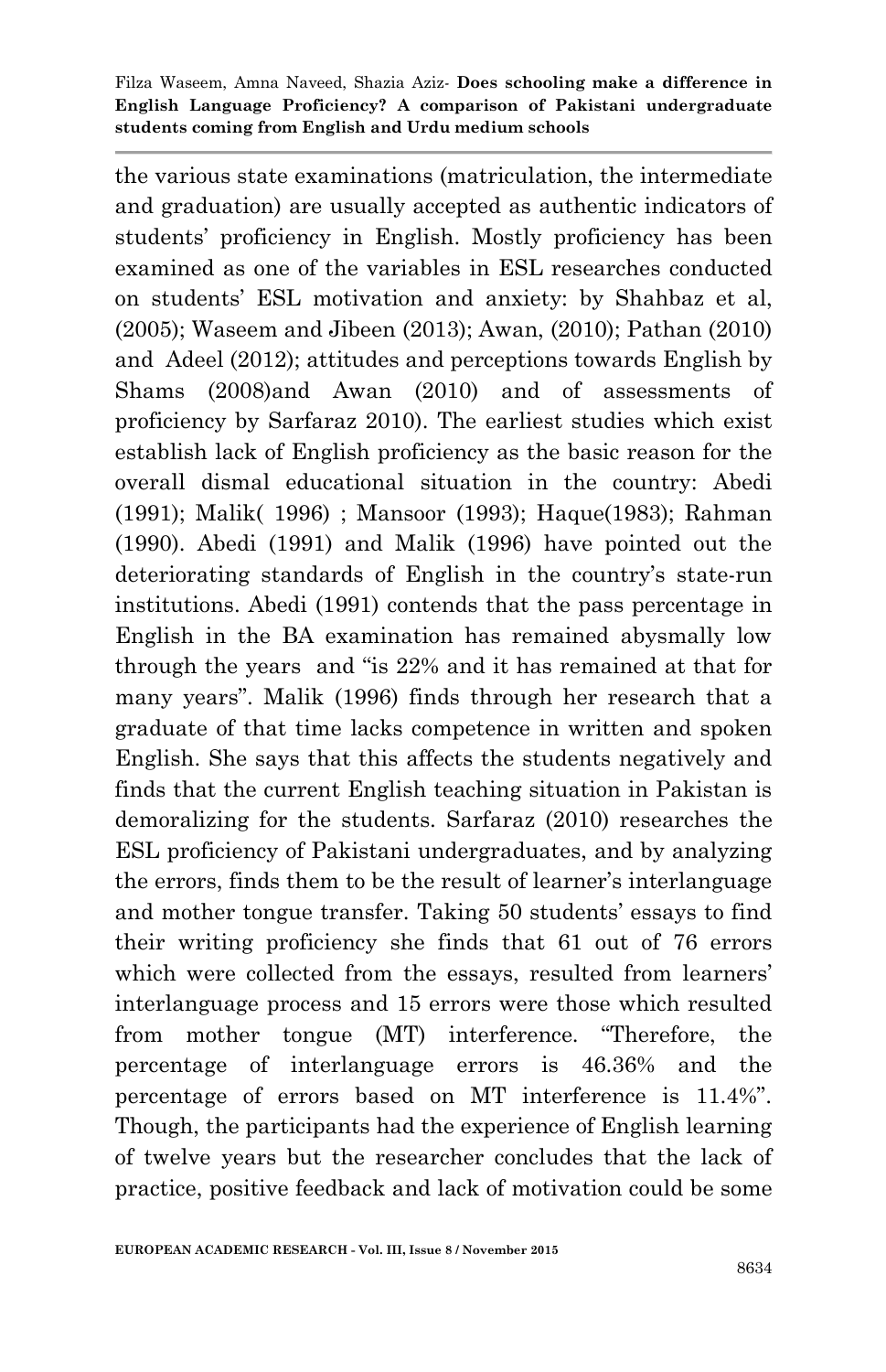of the reasons which account for the low proficiency of learners in English.

There is an obvious need that models of English proficiency should be constructed so that they can become the starting points to improve instruction as well as to develop instruments capable of providing reliable and valid measurements of L2 knowledge. Research in this area will depend on the above as it will establish valid findings. Tremblay (2011) has pointed out the need for controlling and documenting second language learners" proficiency to help establish more robust proficiency assessment standards in educational research. Since there is a lot of variability in ELT students" levels of proficiency depending on their ages, educational background, and number of years spent in the target language community and so on, this affects the outcome of any research in which they are participating. So, besides pointing directions to improve ESL learners" achievement in university challenges, measurement of proficiency in ESL is also a prerequisite for valid findings for research conducted on ESL.

### **2.1. Proficiency**

ESL proficiency is generally measured by looking at learner's communication competence in the target language. Foreign language proficiency in a global society can be defined as capability of smooth communication with people of the target language. Cummins (1980) theorizes about two kinds of language proficiency: BICS and CALP. BICS are Basic Interpersonal Communication Skills; these are the "surface" skills of listening and speaking which are typically acquired quickly by many students; particularly by those from language situations where English is the second language and learners have ample opportunities to listen to the target language in their environment. CALP is Cognitive Academic Language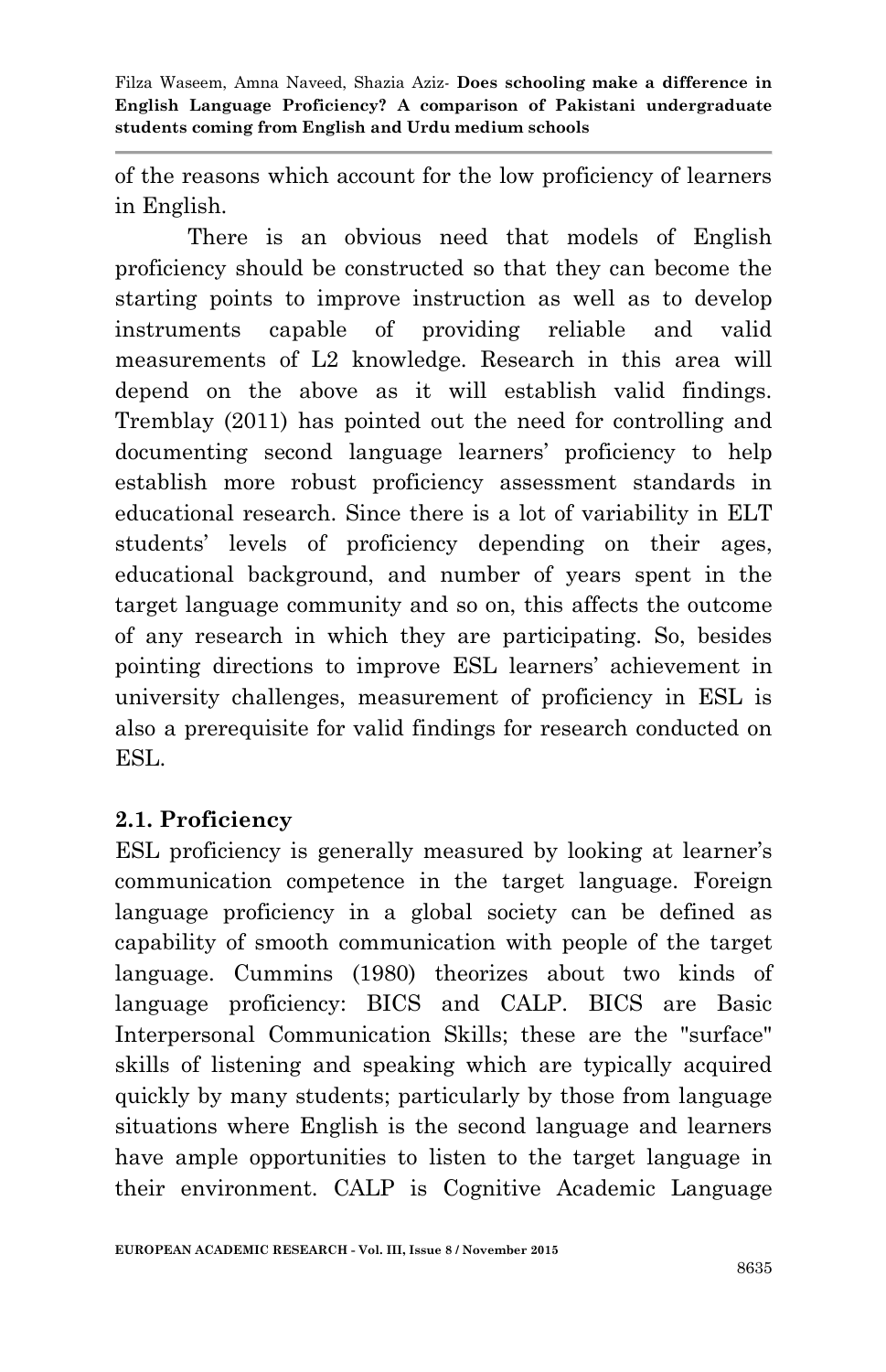Proficiency, and, as the name suggests, is the basis for a learner's ability to cope with the academic demands placed upon her in the various subjects. Cummins states that while many children develop native speaker fluency (i.e. BICS) within two years of immersion in the target language, it takes between 5-7 years for a child to be working on a level with native speakers as far as academic language is concerned. Brown (2004) says, "CALP English is characterized as context-reduced, as is found in written texts in content areas such as math, science, and social studies. Due to its decontextualized nature, ESL students struggle to comprehend what they read and to express what they know in writing. CALP English used in context-reduced academic learning demands high cognition on the part of the ESL student".

In making the distinction between these two different kinds of language proficiency, one has to consider which type of proficiency is needed for a second language learner. Stephenson et al (2003) say that "An ELL student does not need to be as fluent as a native speaker to be considered proficient. Rather, an ELL student needs to be proficient enough to participate in regular classes conducted in English without requiring significant English language support". The proficient English student in the Pakistan"s context should have two types of knowledge – content knowledge and academic language proficiency in the language of instruction in order to have a good chance of success in core subjects like computers, management, physics, social sciences and engineering which are taught through English. Mukhopadyay (2011) says in this regard that, "if ESL/EFL learners are taught through English, then content assessment for them would demand a high level of proficiency in the language of instruction, that is, English. Proficiency in English would be a necessary ingredient for their understanding of the subject matter". In other words ESL students need to have appropriate academic proficiency in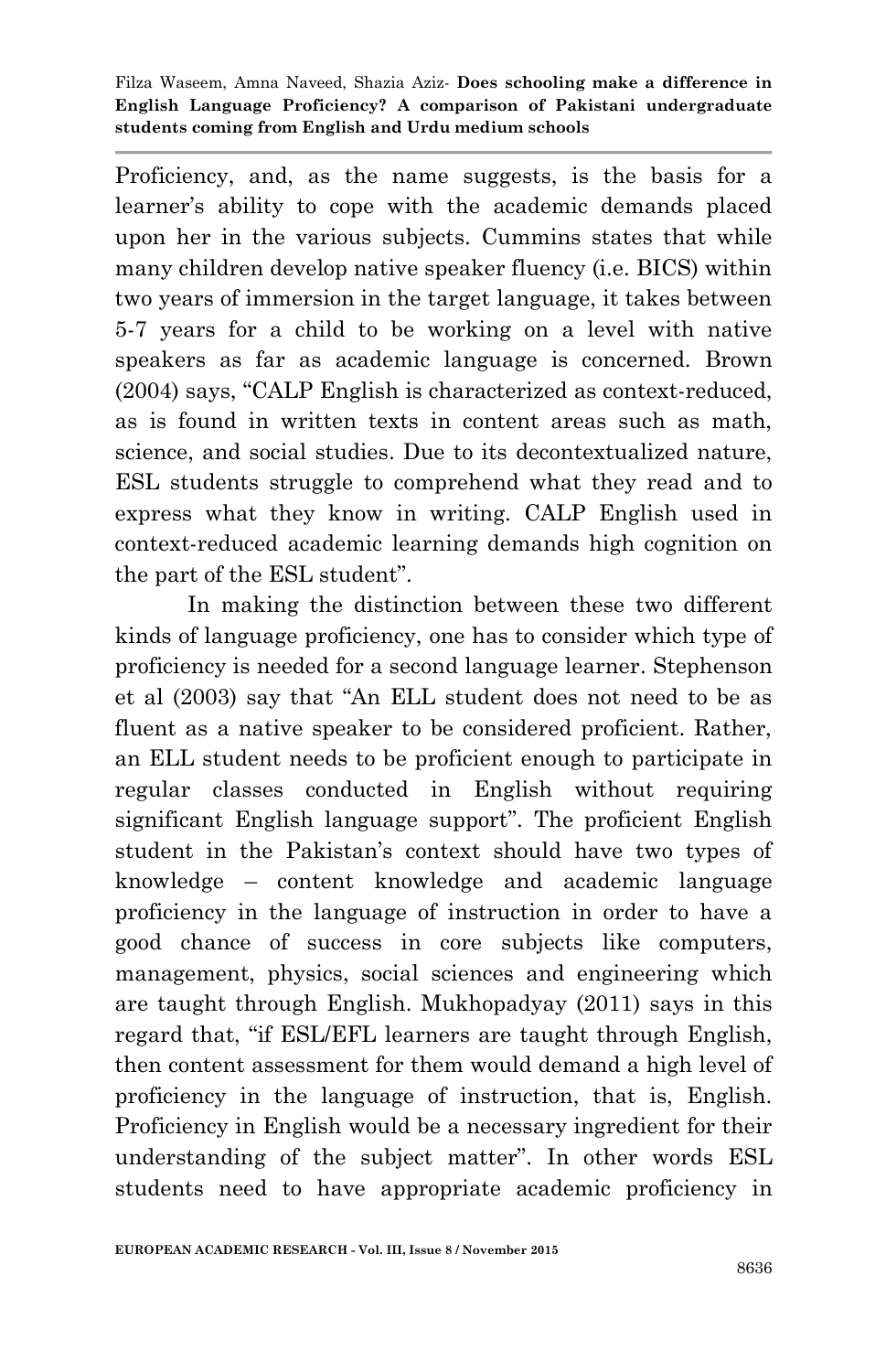English in order to achieve well in the other subjects and to succeed in the core subjects.

Craven (2010) has emphasized the English proficiency need for students with non English background for getting employment in areas in which they are academically qualified. Taking the IELTS Test as the research method to assess the proficiency level of students she says that, "there is no "level playing field" when it comes to developing proficiency in English. Some students are more likely to begin with a greater advantage than others. It helps if one has a European language background or if one has been educated in well-provisioned English-medium schools in a country where English is widely used as a second language". Research done by Pathan et al.(2010), Sarfaraz et al.( 2010), Shams (2008), Shahbaz (2012), Abedi ( 1991) and Shamim (2000), shows that besides medium of instruction, age, gender, motivation, teaching pedagogies and social interaction in English are important variables in ESL achievement

It is an assumption generally accepted that students enter university poorly equipped to handle the academic writing which is required in the core courses. Even native English students face difficulties when it comes to academic writing, because of a lack of grammar knowledge and writing techniques. It has been pointed out by many educationists that success in other school subjects hinges upon academic English so the students overall proficiency is affected if they do not possess a satisfactory level of proficiency in it. Celce-Murcia (1991), for instance, emphasizes the importance of a reasonable degree of grammatical accuracy in academic writing. She mentioned that high frequency of grammatical errors in nonnative speaker's academic writing (an average of 7.2 errors per 100 words) makes their writings unacceptable to the university faculties. Brown (2004) holds that ESL students' school success hinges upon their proficiency of academic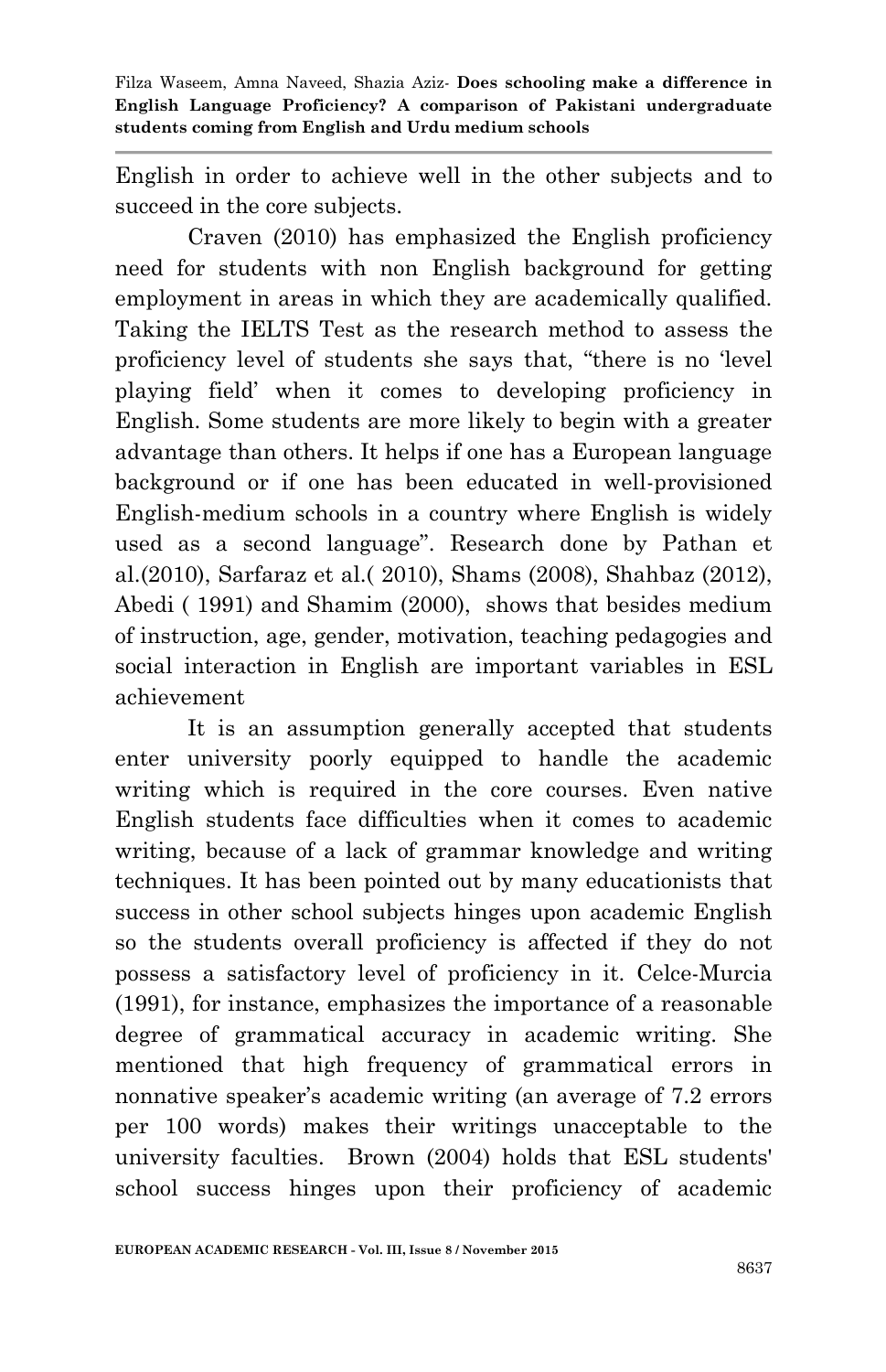language. Hinkel (2004) advocates intensive and consistent instruction in L2 grammar for academically bound nonnative speakers. Others (Cumming, 1990; Ellis 2001; Fotos, 2002; Norris and Ortegga 2001; Schmidt 1994). Baleghizadeh and Gordani, 2012) agree that consistent grammar instruction has been shown to be effective in improving the quality of L2 production.

Blake and Pates (2010) argue that students rarely come equipped to handle the demands of academic writing at the university level and need extra support with written language. The "Bolt-on" methods of the Academic Literacies Approach do little to help students to cope with language demands. Instead, embedding the language module with the core course module could be more helpful in giving students assistance where they really need it. Craven (2010) has suggested that the embedding of English language support across all university courses could help the less advantaged learners. Brown (2004) advocates content based ESL teaching for learners who lack behind in Language proficiency to bring them up to the mainstream level.

# **2.3. Assessment of Language Proficiency**

Various researches have been conducted to find a valid and reliable assessment method which would be able to elicit critical evidence of English language proficiency. In USA, the Stanford ELP has been used with success. The EF English Proficiency Index (EPI) has been created in this context as a standardized measurement of adult English proficiency, comparable between countries and over time. It is the first index of its kind to give countries a benchmark against which to measure the average English competency of the working population. The index uses a unique set of test data from over two million adults who take free online English tests over a period of three years. Pakistan is not listed in the EF English Proficiency Index (EPI). In Asian countries only China and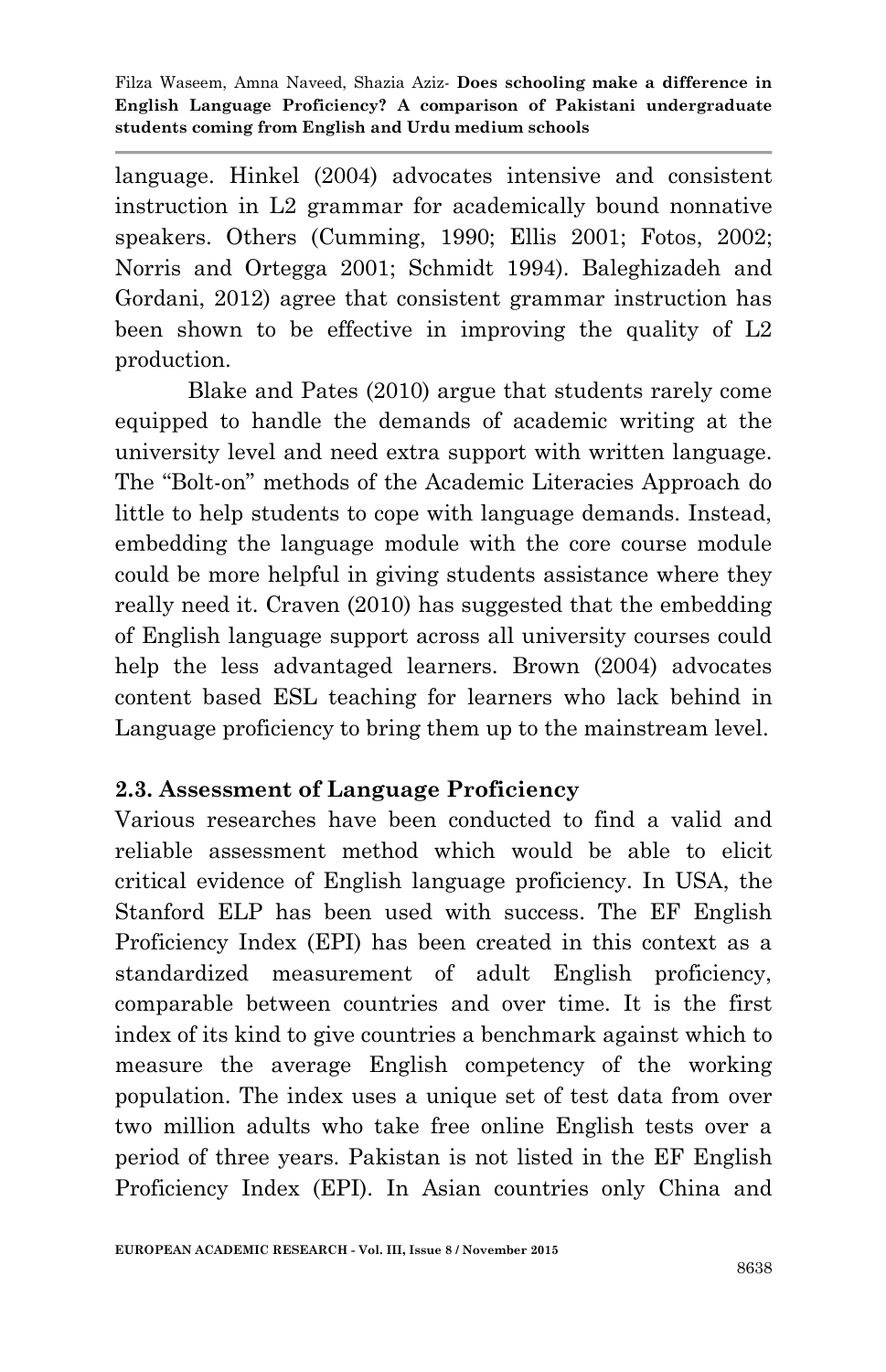India are mentioned. The test determines whether students need to take any English courses and the level of English courses they need to take.

The Diagnostic English Test (DET) for new entrants which most universities use for placement of all incoming undergraduate students, consists of a text-editing task and a set of reading comprehension questions. In Pakistan, students' proficiency is measured on the basis of the NTS Test in which they have to score 50% marks in English to get admission in higher education institutions. COMSATS Institute of Information Technology requires its DDP students to pass their (General Training or Academic module of the IELTS) in addition to the 50% in the NTS test.

However assessing English language proficiency in an institution like COMSATS Institute of Information Technology entails that not only are the English modules tested, but it is also crucial to assess the students" language proficiency in other subjects. Since English is the medium of instruction, students' success hinges on their proficiency in English. To get a true picture of learner"s English proficiency it is imperative that English assessment of these areas as well as of the regular English modules is carried out. Drawing on the work of Gottileb (2006) and O"Malley & Pierce (1998), Mukhopadyay (2011) says that in situations where two types of language knowledge has to be tested, i.e. knowledge of content as well as academic language proficiency in the language of instruction, then content assessment is required. Language proficiency would be equally necessary to display their understanding of content in a variety of assessment modes like summative, formative and alternative modes.

### **2.4. Differentiated System of Education**

In the Pakistani context, the parallel system of education becomes a crucial variable for any research in ESL. It is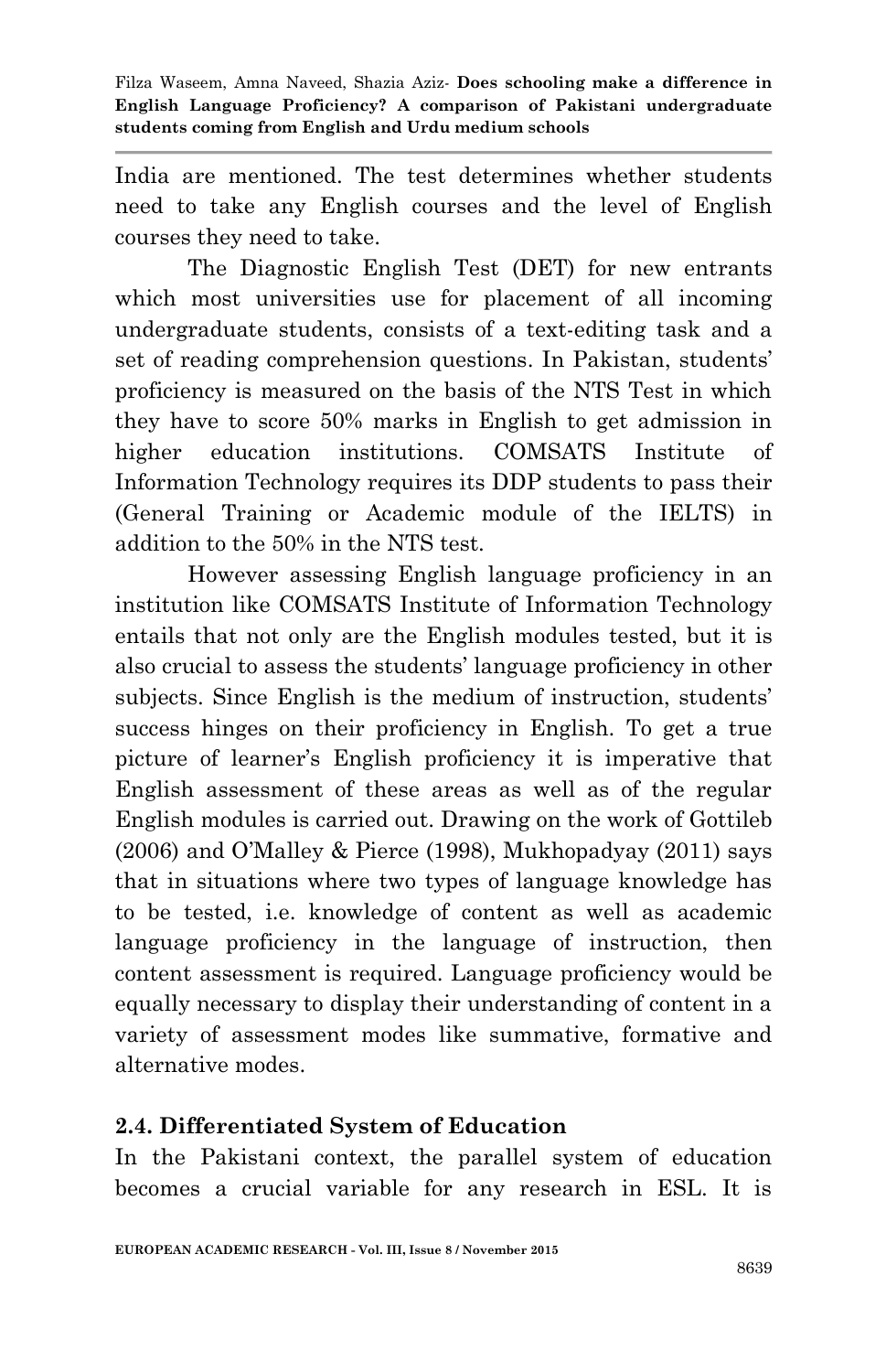particularly relevant when testing proficiency. This system can be seen in the two types of schools operating in Pakistan according to Mansoor (2004), Rahman (2004), Waseem (2009) and Shamim (2000). On the one hand are the cash-strapped, Urdu-medium, state-run schools which are poorly resourced. These are frequented by the children of the low-income government servants and other less privileged groups of the society, who nevertheless aspire to acquire the better English medium education. Until recently, English teaching had started from class 6th and continued till BA as a compulsory subject and the standard of education generally and English teaching particularly in these schools, is poor. Teaching methodologies are outdated, majority using a local version of the Grammar Translation method with stress on rote learning. The teacher dictates the learning item and students try to write down each word, to cram and reproduce later in the examinations. The learners cannot use English effectively for any real communicative purpose. In a recent study, Shamim and Allen (2000) say, " In public sector schools, English is mainly taught using the grammar-translation method through Urdu and/or the local language in crowded and under-resourced classrooms. In private schools, while English is "officially" the medium of instruction, bilingual discourse is commonly used in the classroom". They conclude that the need to provide enhanced teaching-learning facilities in public sector universities cannot be over-emphasized, particularly in terms of the huge demand for English in the employment market and in view of the relatively low levels of proficiency of graduates from public sector higher education institutions in Pakistan.

Shamim et al (2011) point out that proficiency in English can be related to the differentiated system of education which operates in Pakistan. She finds, "The positive correlation of high family income with students" higher levels of proficiency in English [……] may be attributed to their earlier education in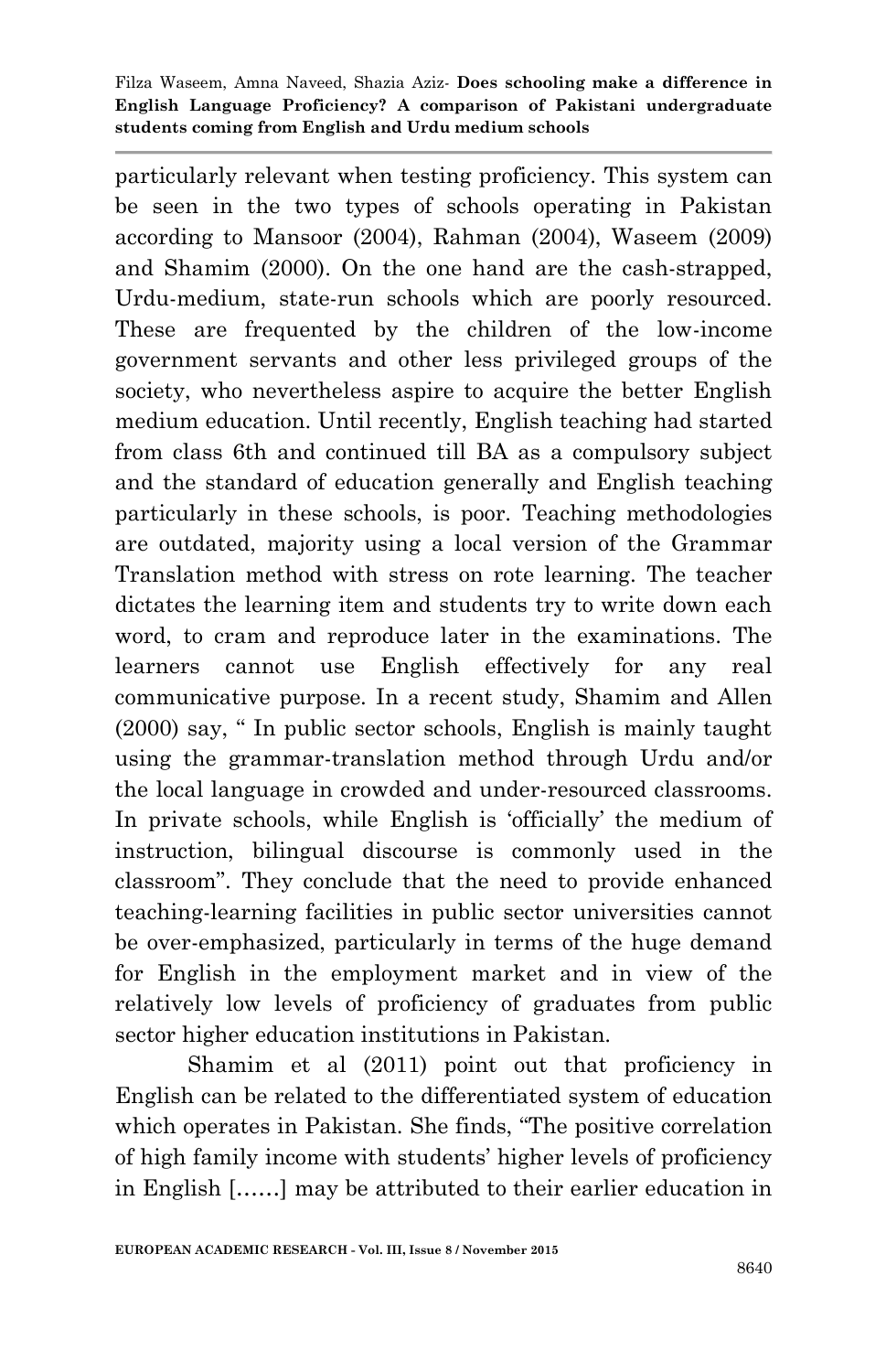private English medium schools compared to students in the lower income bracket" (also see Mansoor 2009; Rahman, 2004). Similarly, in students" assessment of their current language skills, as used in the academic domain, the upper group was about twice as heavily represented in the categories of "good" and "excellent" compared to the lower third of the population. Hence, there seems to be a positive relationship between students" socio-economic status and their proficiency in English, probably due to the difference in opportunities available outside the classroom in the home and community for learning and using English. This indicates the urgent need for developing relevant and high quality English language programmers for learners in public sector universities to enable them to compete with their more fortunate counterparts of the private institutions. Waseem"s (2009) work on the parallel system of education in Pakistan shows that the lack of English proficiency of Urdu medium students results in spewing social inequalities by marginalizing these students in the job market.

### **3. METHOD**

The participants of the research were 178 undergraduates, both male and female student of the first semester of COMSATS Institute of Information Technology, Lahore, and were studying English Composition and Comprehension. The average age of the students was 19 years. These students were a mixed ability group with 113% students with an English medium education up till matriculation and 65% with Urdu medium educational background. Students were administered the test in their regular classes and it took about 15-20 minutes to complete the questionnaire. The researchers personally collected the data. Respondents were asked to complete the questionnaires and supply the demographic information and were assured that their confidentiality and anonymity would be maintained. They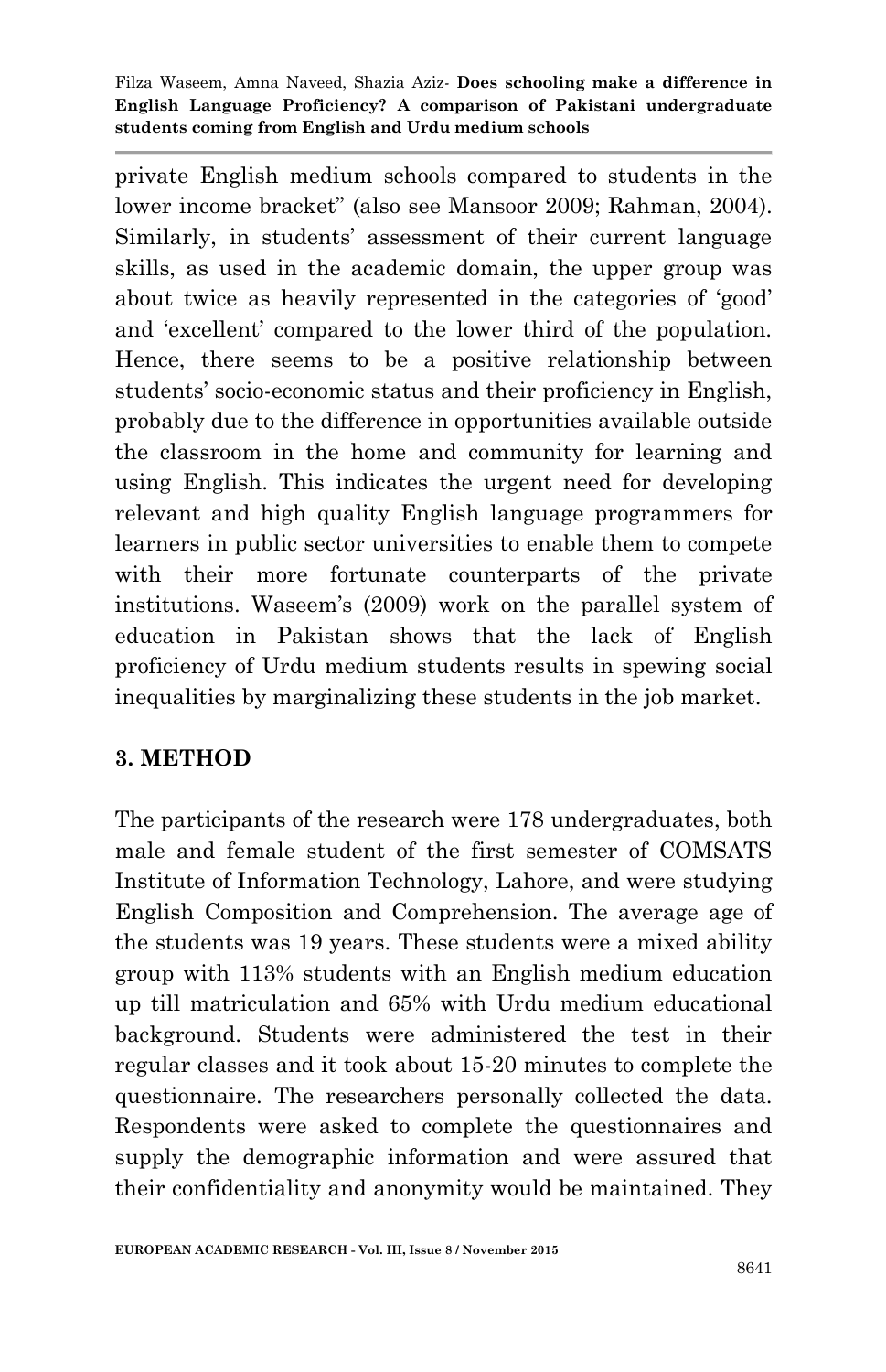were assured that it was not an assessment of their English proficiency and the purpose of the research was ultimately only to improve the teaching of English in their institution. They were told that if anyone was not interested he/she was free to decline. However, all of the students were keen to complete the questionnaire. The researcher read aloud all the instructions at the beginning of administering the questionnaire and after clear understanding the students completed the questionnaires while the researcher remained in the classroom to answer questions.

# **4. RESULTS**

For each measure, the mean, standard deviation, median, mode, and score range were calculated to determine the proficiency of learners in English grammar and vocabulary. Descriptive statistics are shown in Table 1. The data was checked regarding coding errors, outliers and missing value points on the individual questionnaire items. All variables were checked regarding the normality assumption and they were approximately normally distributed. 1 Table

| <b>Descriptive Statistics</b> |    |         |         |        |                       |  |  |
|-------------------------------|----|---------|---------|--------|-----------------------|--|--|
|                               |    | Minimum | Maximum | Mean   | <b>Std. Deviation</b> |  |  |
| Subject Verb                  | 78 | 6.00    | 19.00   | 9.8371 | 1.94889               |  |  |

Valid N (list wise) 175

agreement

| Table I shows the descriptive statistics of basic variables of the |  |
|--------------------------------------------------------------------|--|
| study <i>i.e.</i> subject verb agreement, synonyms, antonyms and   |  |
| articles. The descriptive statistics of the data reveals that the  |  |

Synonyms 178 10.00 20.00 15.1685 2.42275 Antonyms 175 9.00 18.00 12.2800 2.09169 Articles 178 16.00 27.00 21.0056 2.42980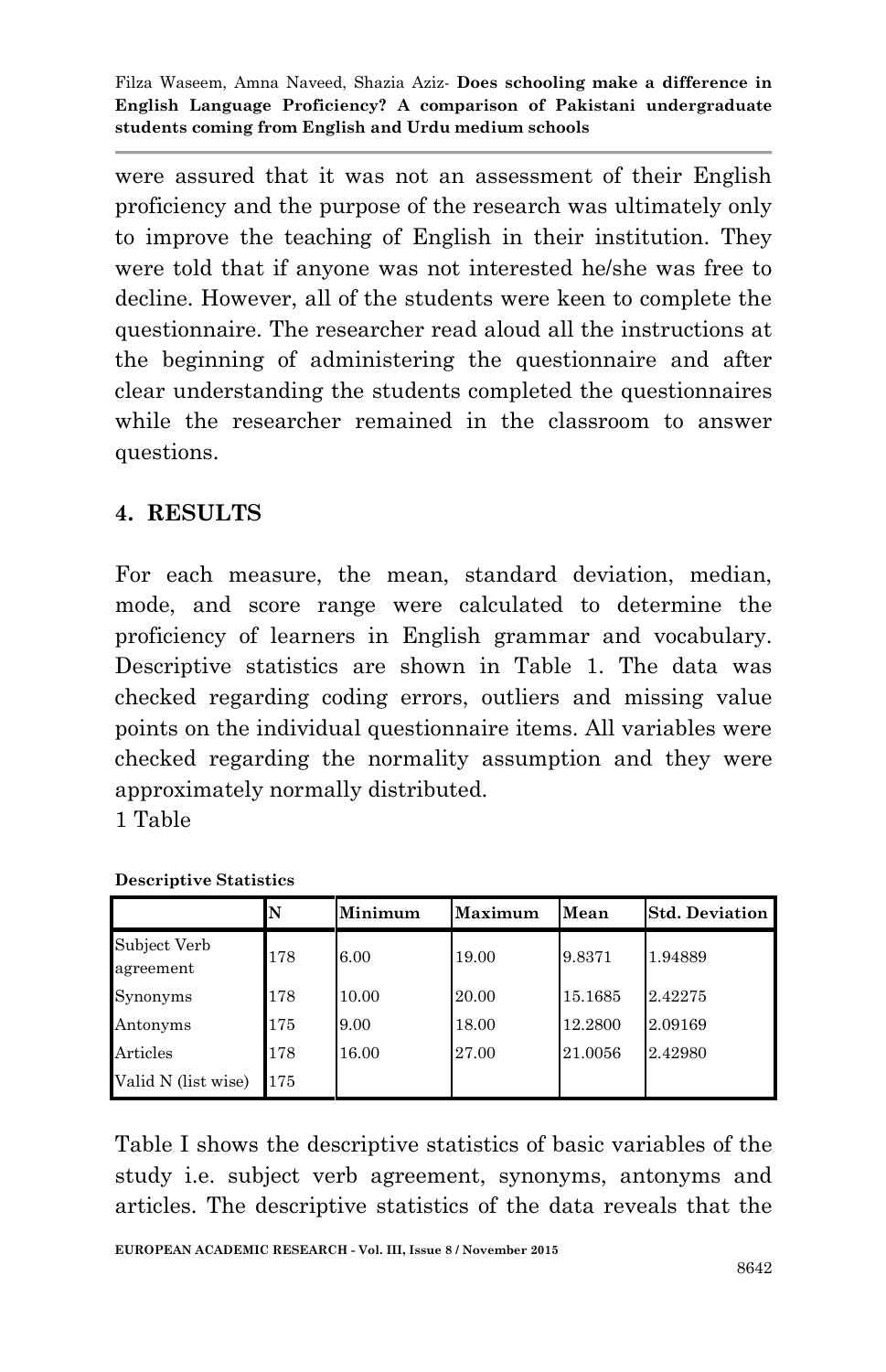minimum and maximum scores on the subject verb agreement item of the participants remained 6 and 19 respectively. The mean score was 9.83 and standard deviation 1.94 which shows the range of dispersion of responses either towards or away from the mean.

All participants responded to all the ten items of synonyms. The minimum and maximum scores remained 10 and 20 with 15.16 mean value and 2.42 standard deviation. The responses of the participants show a greater variance as compared to their responses to subject verb agreement which indicates that the participants considered different options to be the correct answers. 175 responses were received for the antonyms item where minimum and maximum scores remained 9 and 18 with 12.28 mean and 2.09 standard deviation. Participants' minimum and maximum scores remained 16 and 27 on the articles item with 21 mean and 2.42 standard deviation.

|            | Medium  | N   | Mean    | <b>Std. Deviation</b> | <b>Std. Error Mean</b> |
|------------|---------|-----|---------|-----------------------|------------------------|
| vocabulary | English | 112 | 26.7054 | 3.26223               | .30825                 |
|            | Urdu    | 63  | 28.8095 | 4.37315               | .55096                 |
| grammar    | English | 113 | 30.2389 | 3.53370               | .33242                 |
|            | Urdu    | 65  | 31.8923 | 3.59306               | .44566                 |

**Table 2 Group Statistics**

> Table 2 shows the descriptive statistics of the data. 175 out of 178 participants responded to vocabulary items whereas, all the participants responded to the grammar items. It is clear from the findings that in the vocabulary item, the mean value of 112 English medium respondents, remained 26.7 with 3.26 standard deviation and 0.3 standard error mean. Scores of the 63 Urdu medium respondents had 28.80 mean value with 4.37 standard deviation and 0.55 standard error mean.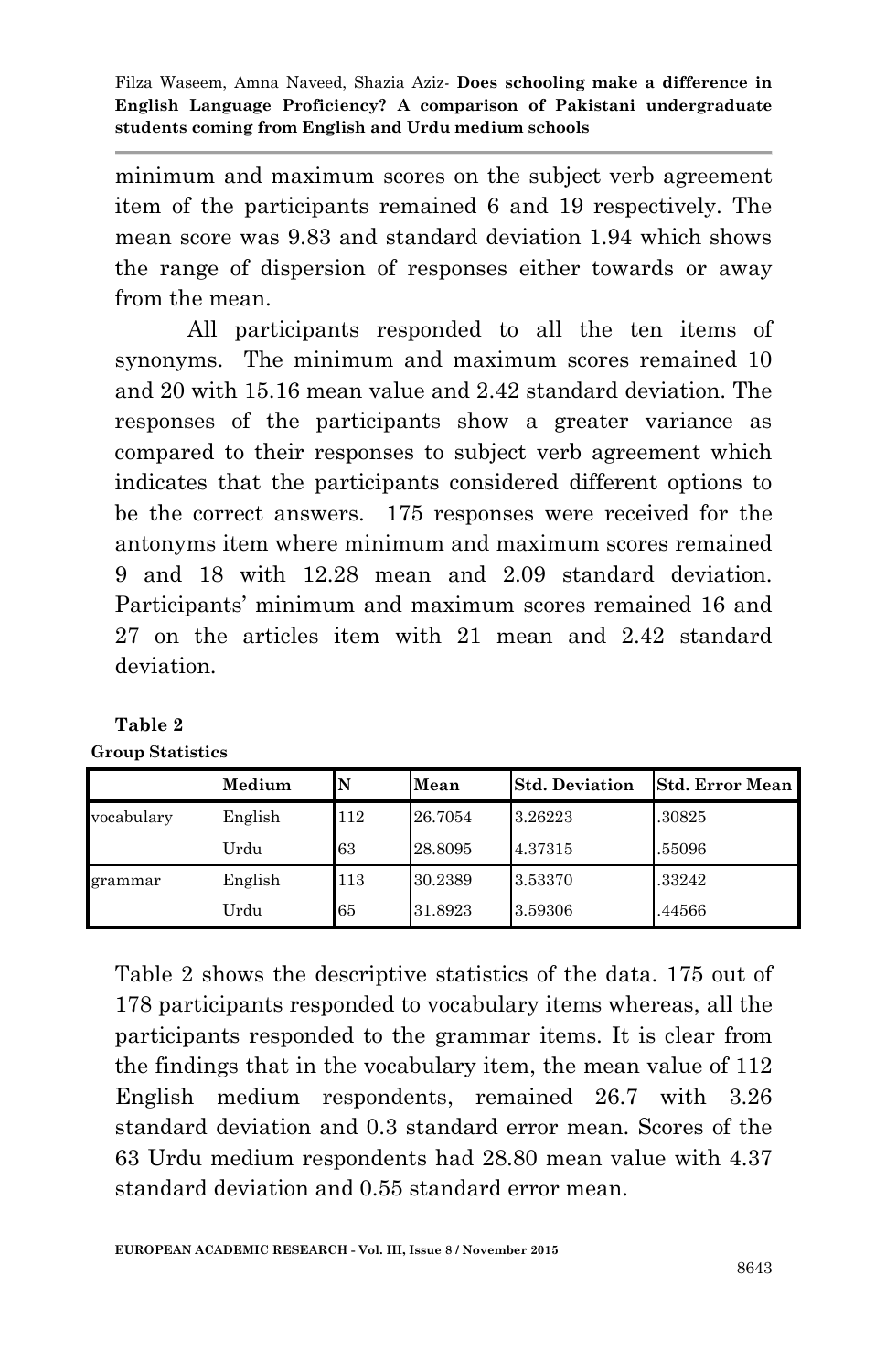Data indicates that in the grammar item, 113 English medium respondents" mean score was 30.23 with 3.53 standard deviation and 0.33 standard error mean. Contrary to this the mean score, of 65 respondents of Urdu medium institutions, remained 31.89 with 3.59 standard deviation and 0.44 standard error mean.

| <b>Factors</b> |                               | Equally          | Leven's Test for<br>of |                              |     |           |
|----------------|-------------------------------|------------------|------------------------|------------------------------|-----|-----------|
|                |                               | <b>Variances</b> |                        | t-test for Equality of Means |     |           |
|                |                               | F                | Sig.                   | т                            | df  | $Sig(2 -$ |
|                |                               |                  |                        |                              |     | tailed)   |
| Vocabulary     | Equal<br>variances<br>assumed | 8.038            | .005                   | $-3.612$                     | 173 | 0.00      |
| Grammar        | Equal<br>variances<br>assumed | .042             | .837                   | $-2.987$                     | 176 | .003      |

#### **Table 3 Independent Sample T Test**

Table 3 presents the two tailed independent sample t-test and significant values, with 173 degree of freedom. The "t" value on vocabulary is -3.61 with significance (2-tailed) 0.00. The "p" value shows that there is a significant difference among the respondents of English and Urdu medium institutions in the vocabulary item. The above table shows the two tailed independent sample t-test and significant values, with 176 degree of freedom. The "t" value on grammar is -2.98 with sig. (2-tailed) 0.003. The "p" value again shows the significant difference in grammar proficiency between the English and Urdu medium background respondents.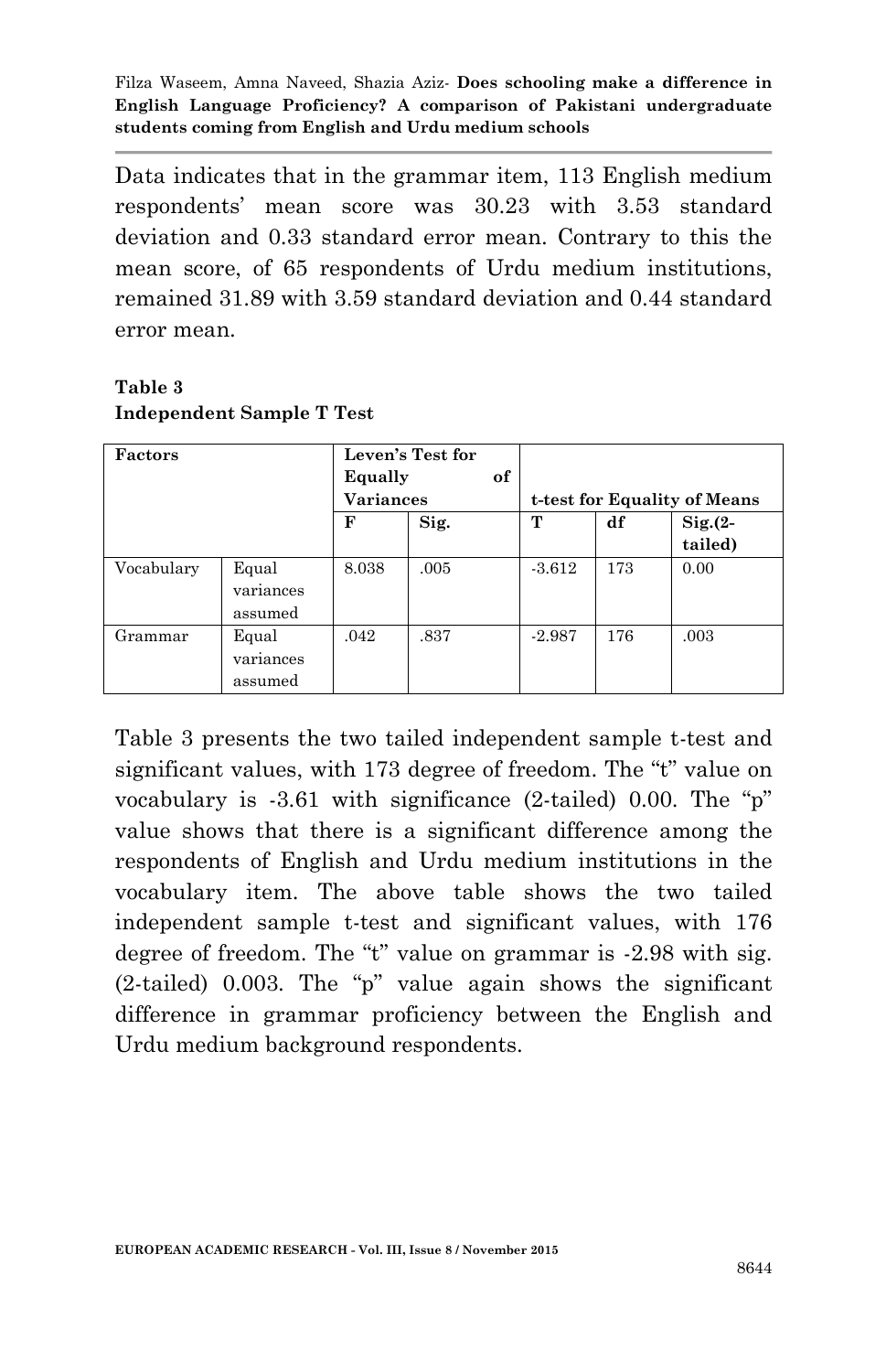#### **Table 4 Group Statistics**

|                             | medium |     | Mean    | Std. Deviation | Std.<br>Mean | Error |
|-----------------------------|--------|-----|---------|----------------|--------------|-------|
| Overall Proficiency English |        | 112 | 57.0089 | 5.62571        | .53158       |       |
|                             | Urdu   | 63  | 60.6349 | 7.12855        | .89811       |       |

The group statistics indicates that the mean score of 112 students, of English medium background, i.e. 57 whereas the Standard Deviation and Standard Error Mean were calculated as 5.6 and 0.5 respectively. On the other hand, the mean score of 63 students of Urdu medium remained 60.6 while their Standard Deviation was 7.1 with 0.89 Standard Error Mean. On the basis of these statistics it can be said that the students of English medium background possess better language proficiency than the Urdu medium students.

**Table 5 Independent Sample T Test**

| <b>Factors</b>         |                               | Leven's Test for<br>Equally<br><b>Variances</b> | of   | t-test for Equality<br>of.<br>Means |     |                    |
|------------------------|-------------------------------|-------------------------------------------------|------|-------------------------------------|-----|--------------------|
|                        |                               | F                                               | Sig. | т                                   | df  | Sig.(2-<br>tailed) |
| Overall<br>Proficiency | Equal<br>variances<br>assumed | 4.137                                           | .043 | $-3.710$                            | 173 | .000               |

Table 5 indicates the two tailed independent sample t-test and significant values, with 173 degree of freedom. The "t" value of overall proficiency is -3.71 with sig. (2-tailed) 0.00. The "p" value shows the existence of significant difference in English language proficiency difference between English and Urdu medium backgrounds students.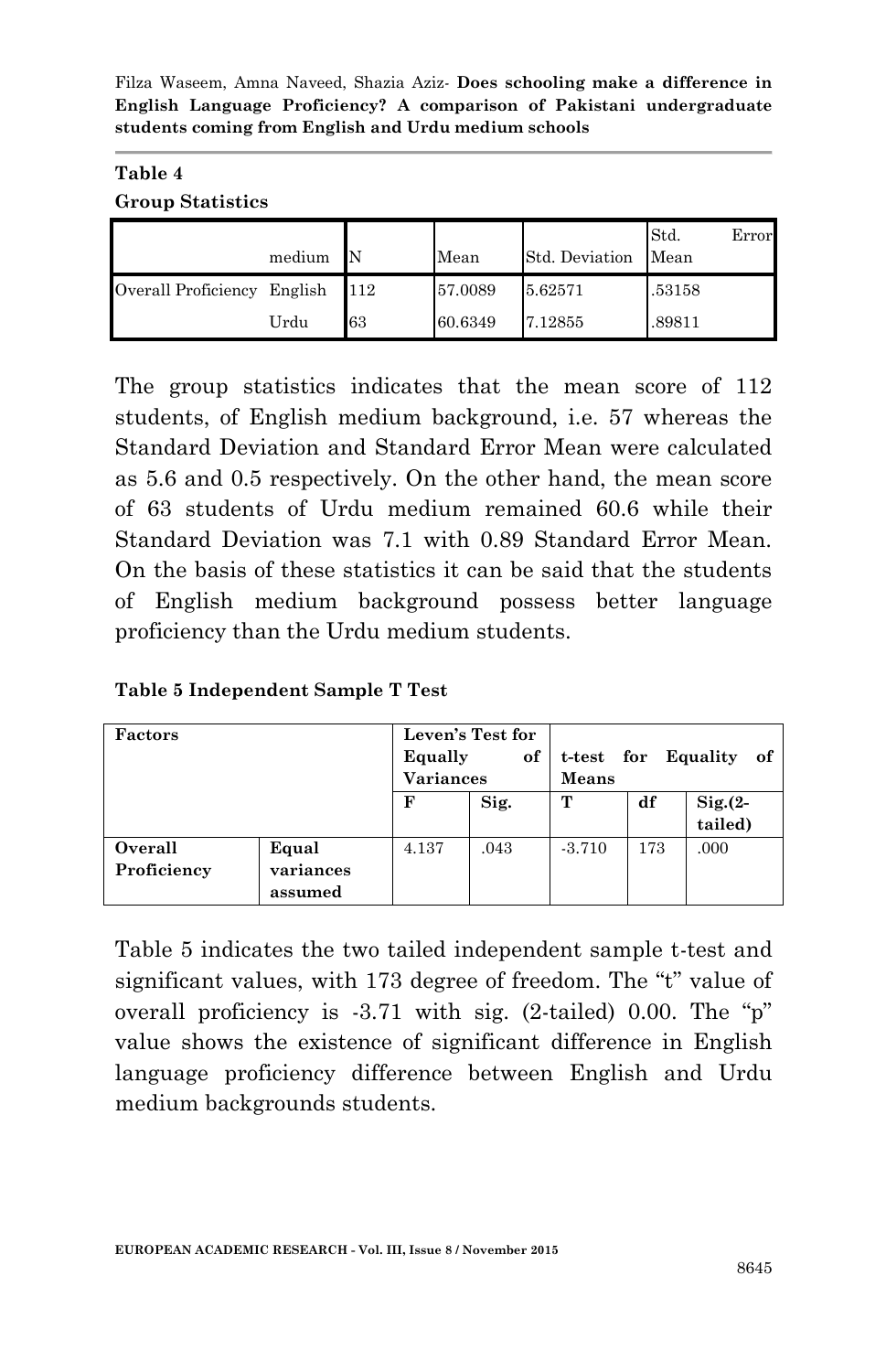### **5. DISCUSSION**

There is a significant difference in grammar proficiency and vocabulary between the two groups. Overall the proficiency of English medium background students is better than the Urdu medium background students. This can be explained on grounds of the difference in teaching methodologies employed in these institutions. The learners of English medium institutions have been taught English through immersion in the target language and through the communicative approach. They have been given opportunities to interact in the target language in the classroom and for social interaction. Also it needs to be kept in mind that these learners would have belonged to the urban areas and their families would also be using some degree of English. The Urdu medium students have been taught English through a version of Grammar Translation method with emphasis on rote-learning.

### **6. CONCLUSION**

The study aimed to assess proficiency of a group of mixed educational background students in English grammar and vocabulary with the view to modify instruction accordingly and make researches based on these respondents more valid and reliable. The findings provide insights into problematic areas for Pakistani ESL teachers to design an effective curriculum for teaching of English as a second language. The findings revealed that both groups lacked the required level of proficiency in grammar and that there was a significant difference in the achievement in vocabulary between the two groups of students. Since English is the medium of instruction for the core courses, the findings point directions for language as well as content assessments to be carried out to give a more holistic picture of learners' proficiency in core courses. The findings imply that if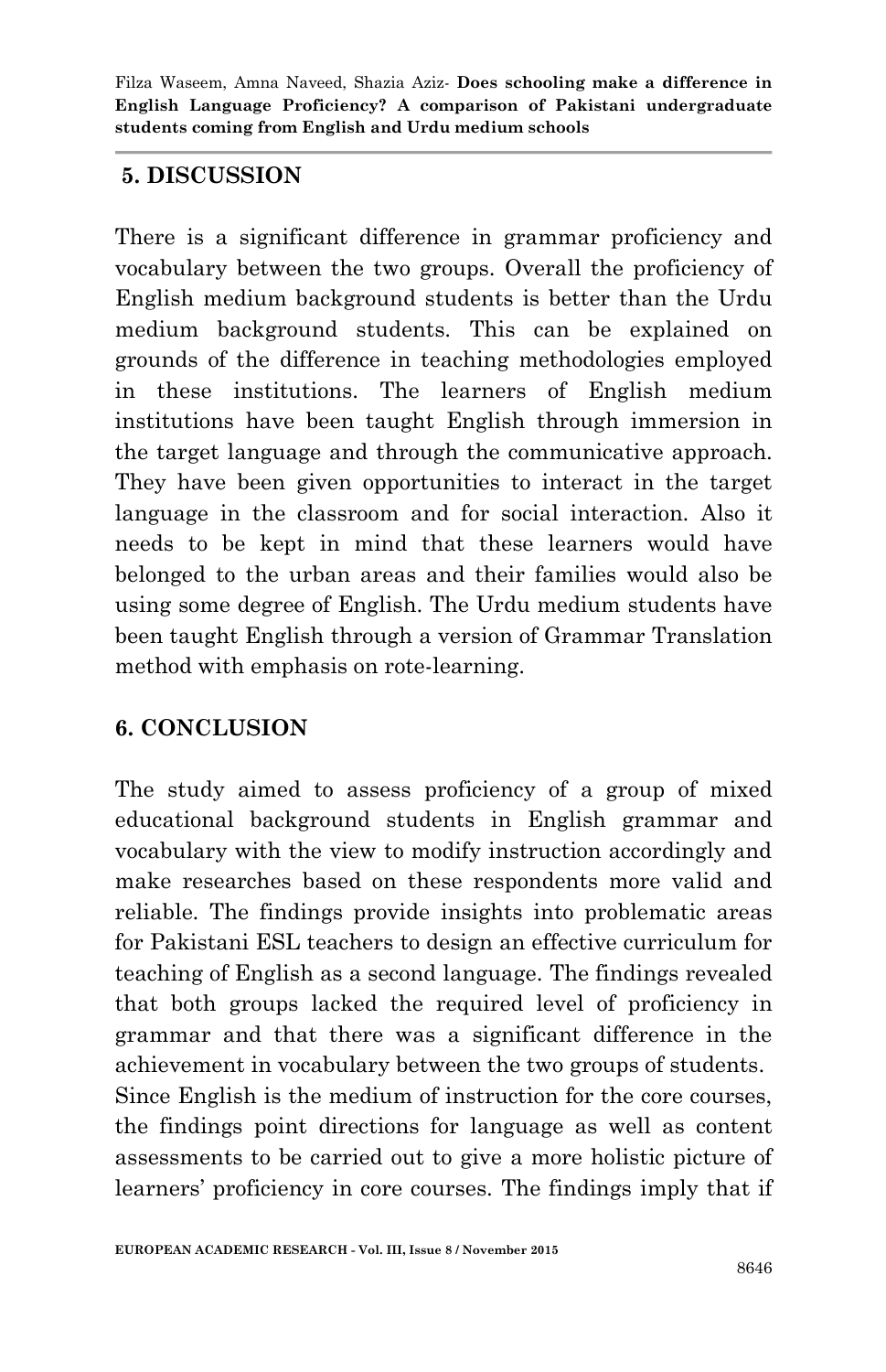learners are not proficient in the language of instruction, then it would affect their overall achievement in other subjects which are taught through English. ESL students' content area success matters because ESL teachers, as well as mainstream language teachers, are held responsible for their inadequate yearly academic progress and seriously undermines their overall achievement.

 In particular, the findings caution both institutions and students against the simplistic assumption that a student who achieves a 50% score in the NTS Test would be able to handle the university level requirements of academic language. This becomes especially complex in the context where learners come with a varying degree of educational backgrounds. Intensive English for Academic Purposes and more communication in the target language would ensure better English proficiency. Another way is to merge the language courses into the core courses. Thus, it is critical for ESL teachers to move beyond the current English syllabus and to start providing a content-rich, high-standards curriculum that prepares ESL students to become academically successful in content learning.

The study is limited to testing only grammar and vocabulary skills of learners. It did not assess the other language skills of reading, listening and speaking which could have provided a more holistic picture of students' proficiency, in the hope that this will be taken by other researchers.

# **7. SUGGESTIONS**

Relatively little research to date has investigated the relationship of proficiency of English and requirements of English in a range of different disciplines. There is much scope now for research in this area. The findings have relevance to a wide range of stakeholders involved with ELT in Pakistan. Taken as a needs analysis, the present study has pointed out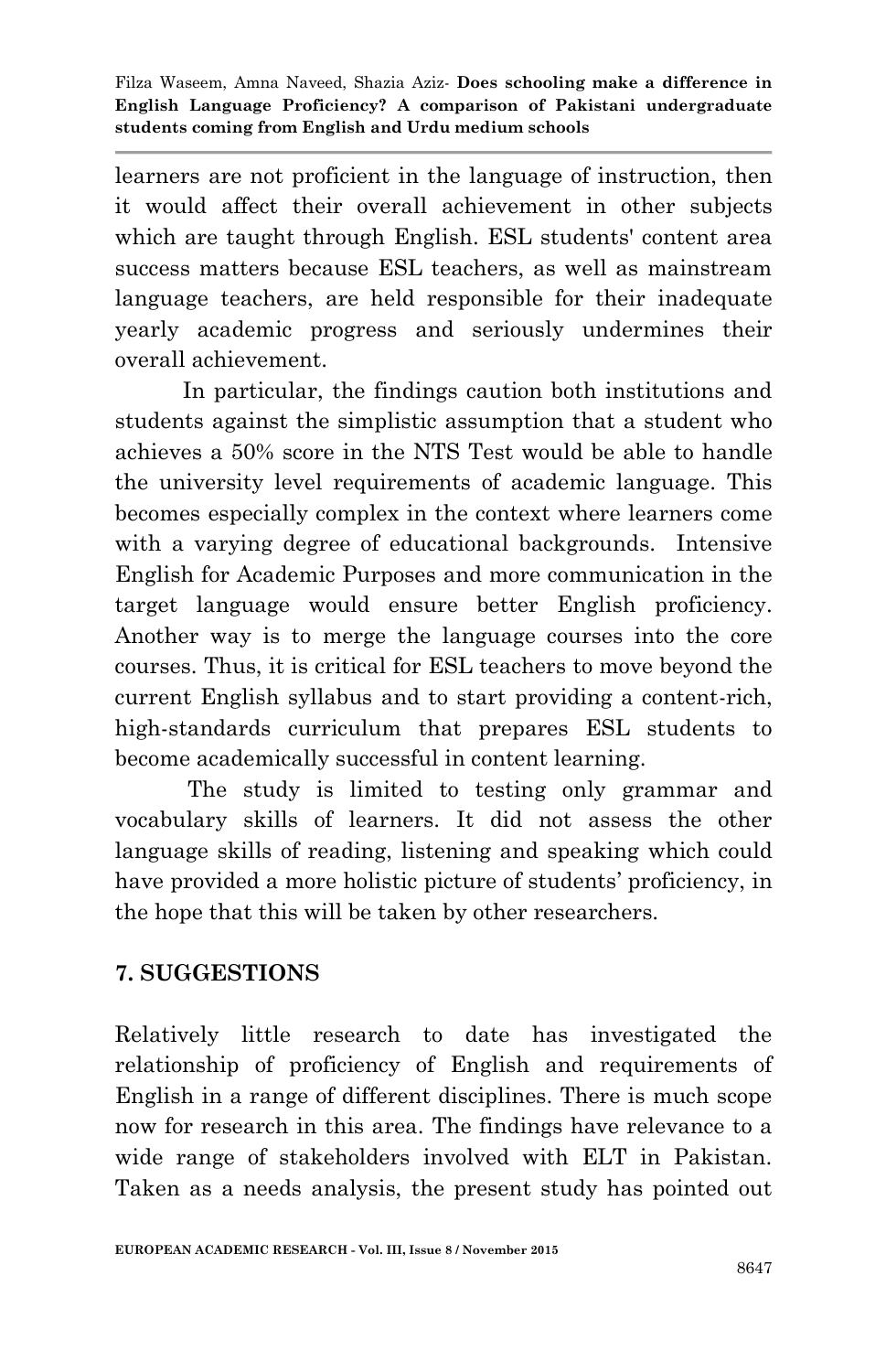problematic areas of English language teaching which need remedial work. It is suggested that a content based curriculum of English would be more helpful for learners. In this context embedding language courses with core subject areas could be helpful. The results of analyses suggest that ELP assessment outcomes can help inform decisions regarding participation of English language students in state content-based language courses. However, more work needs to be done if the new ELP assessments are to inform the instruction and content-based assessment of English language learner students. A whole body of related researches will lead to a mass of research which will afford a deep understanding of this problem confronting Pakistani students and teachers.

#### **REFERENCES**

- Abedi, R. (1991). *Educational Chaos. Observation on the deteriorating state of education in Pakistan*. Lahore: Rhotas Books
- Adeel, A. (2011). A study of anxiety among the graduation learners of English as a Foreign language. Retrieved from eprints.ibu.edu.ba/id/file/198[Accessed 10 Oct 2013]
- Awan, R., Azher, M., Anwar, M. N., & Naz, A. (2010). An investigation of foreign language classroom anxiety and its relationship with students" achievement. *Journal of College Teaching and Learning, 7*(11*),* 33-40.
- Arkoudis, S., Hawthorne, L., Baik, C., Hawthorne, G., O"Loughlin, K., Dan Leach, D., & Bexley, E. (2009). The impact of English language proficiency and workplace readiness on the employment outcomes of tertiary international students*. English Language Proficiency and Workplace Readiness. Melbourne.*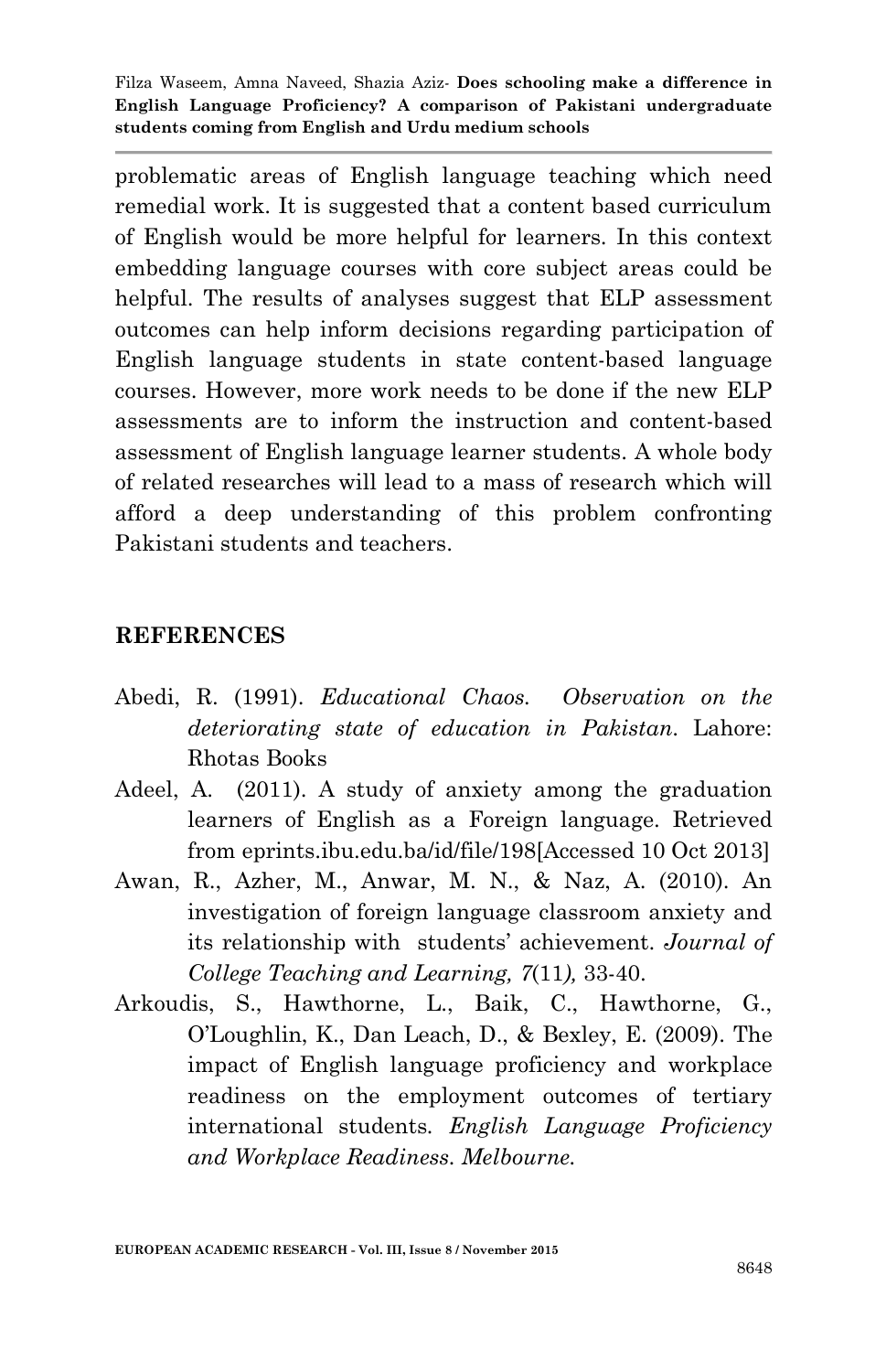- Baleghizadeh, S. & Gordani, Y. (2012).Academic writing and grammatical accuracy: The Role of corrective feedback. *Gist Education and Learning Research Journal.* ISSN 1692-5777. 6, 159-176
- Blake, R. & Pates, J. (2010). Embedding report writing workshops into an undergraduate Environmental Science module through a subject specialist and learning developer Partnership. *Journal of Learning Development in Higher Education* Issue 2. Lancaster University, Lancaster.
- Brown, C. L. (2004). Content based ESL curriculum and academic language proficiency. *The Internet TESL Journal*. *10* (2).
- Celce-Murcia, M. (1991). Grammar pedagogy in second and foreign language teaching. *TESOL quarterly*, 459-480.
- Craven, E. (2010). The quest for IELTS Band 7.0: Investigating English language proficiency development of international students at an Australian university. IELTS Research Reports, *13*. Sydney.
- Cummins, J. (1980). Psychological assessment of immigrant children: Logic or institution? *Journal of Multilingual and Multicultural Development, 1*(2), 97-111.
- Cummins, J. (1981). Age on arrival and immigrant second language learning in Canada: A reassessment. *Applied Linguistics, 11*(2), 132-149.
- Cummins, J. (1996). *Negotiating Identities: Education for empowerment in a diverse society*. Ontario, CA: California Association for Bilingual Education. 173
- Fotos, S. (2002). The need for explicit grammar teaching. *New perspectives on grammar teaching in second language classrooms*, 137.
- Hinkel, E. (2004). *Teaching academic ESL writing: Practical techniques in vocabulary and grammar*: Lawrence Erlbaum.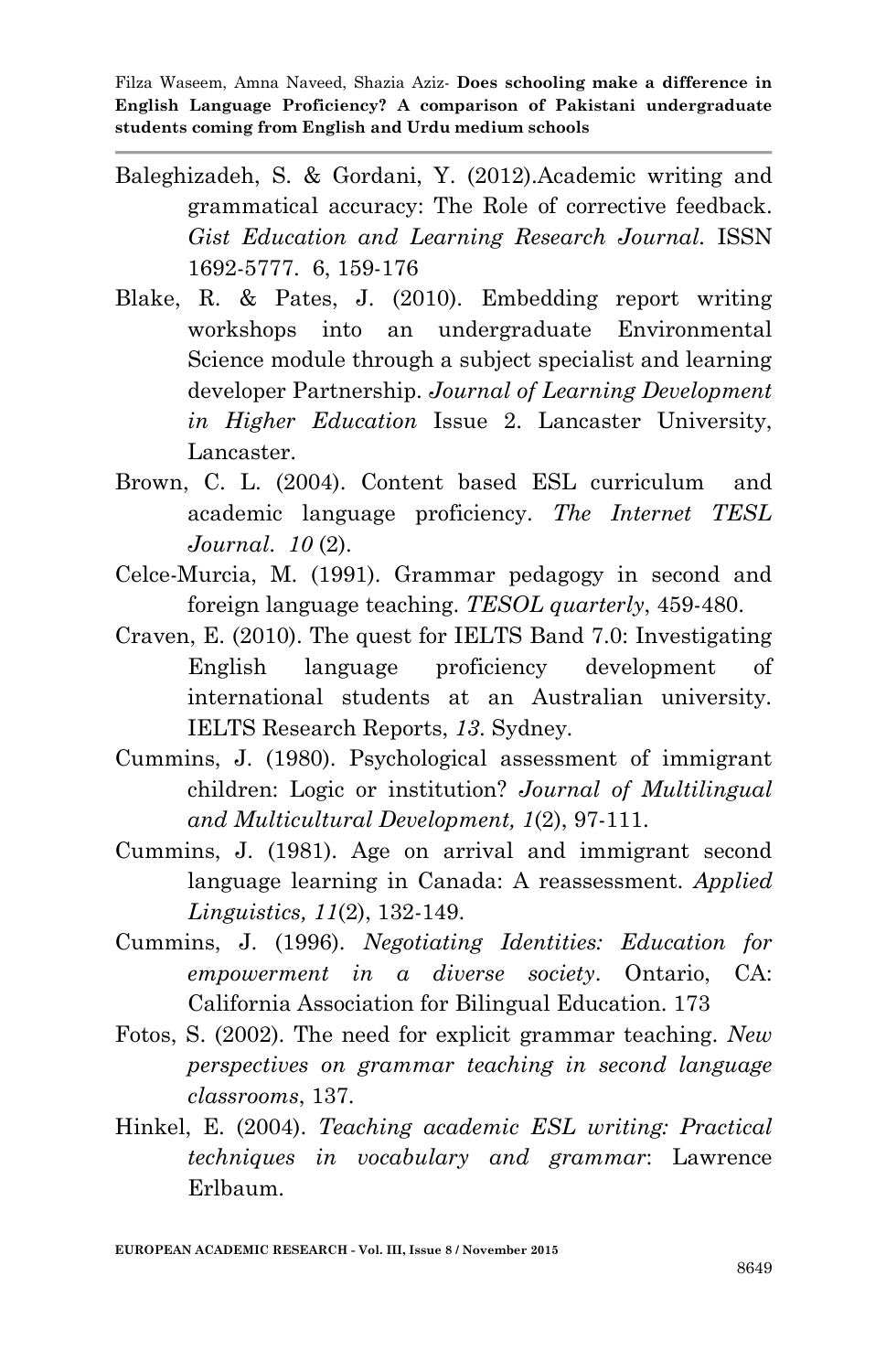- Malik, F. J. (1996). *English Language Teaching in Pakistan.* Lahore: Vanguard Books Ltd.
- Mansoor, S. (2004). The medium of instruction dilemma*.* In Sabiha Mansoor, Shaheen Miraj & Aliya Tahir. (Eds.). *Language Policy Planning and Practice. A South-Asian Prospective.* Karachi: Oxford University Press.
- Mansoor, S. (2005). *Language Planning in Higher Education. A Case Study of Pakistan.* Karachi: Oxford University Press.
- Mukhopadyay, L. (2011). Developing a content assessment instrument: Testing implications. Retrieved from: *www.academia.edu/.../Developing\_Content\_Based\_Asse ssment\_A\_Pr...*[Cached](http://webcache.googleusercontent.com/search?q=cache:U72dIECVtwUJ:www.academia.edu/839638/Developing_Content_Based_Assessment_A_Project+what+is+content-based+assessment%3F&cd=1&hl=en&ct=clnk&gl=uk) [Accessed 10 Oct 2013]
- Pathan, H., Shahriar, A., & Mari, M.A. (2010). Motivation for learning English in Pakistan. *ELF Annual Research Journal. 12,* 75- 91.
- Pinon, R. & Haydon, J. (2010). English Language Qualitative Indicators: Cameroon, Pakistan, Bangladesh, Rwanda, Nigeria. A custom report compiled by Euromonitor International for British Council. *Euromonitor International.*
- Quddus, N. J. (1990). *Problems of education in Pakistan*. Karachi: Royal Book Company.
- Rahman, T. (2004). *Denizens of an Alien World: A Study of Education, Inequality and Polarization in Pakistan*. Oxford University Press. Karachi.
- Sarfraz, S. (2010 ). Error Analysis of the written English essays of Pakistani undergraduate students: A case study. *Asian Transactions on Basic & Applied Sciences* (ATBAS ISSN: 2221-4291). *1*(3), 29-51.
- Schmidt, R. (1994). Implicit learning and the cognitive unconscious: Of artificial grammars and SLA. *Implicit and explicit learning of languages*, 165-209.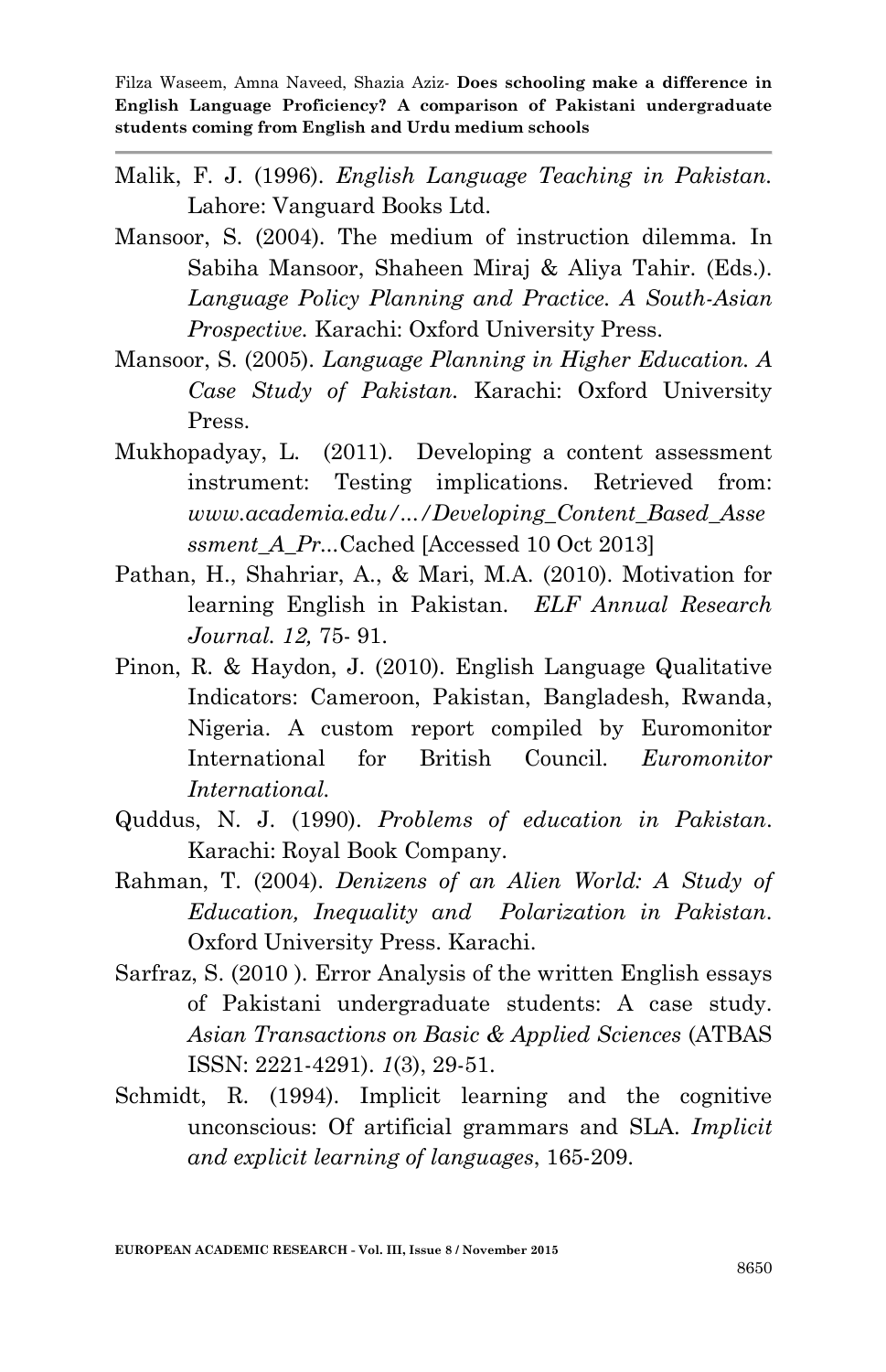- Shahbaz, M. & Liu, Y. (2012). Complexity of L2 motivation in an Asian ESL setting. *Porta Linguarum, 18,* 115-131.
- Shamim, F. (2011). English as the language for development in Pakistan: Issues, challenges and possible solutions. In H. Coleman. (Ed). *Developing English in development contexts*. Paper14. [www.britishcouncil.org.](http://www.britishcouncil.org/) [Accessed 10 Oct 2013]
- Shamim, F. & Allen, P. (2000). Activity types and patterns of interaction in language classrooms in Pakistan. Unpublished research report. Aga Khan University: Karachi.
- Shams, M. (2008). Students" attitudes, motivation and anxiety towards English language learning. *Journal of Research and Reflections in Education, 2*(2).121-144. Retrieved from [http://ecommons.aku.edu/pakistan\\_ied\\_pdck/7](http://ecommons.aku.edu/pakistan_ied_pdck/7) 339 [Accessed 11 Oct 2013]
- Stephenson, A., Johnson, D.F., Jorgensen, M.A. , Michael, J. & Young, M.J. ( 2003) Assessing English Language Proficiency: Using Valid Results to Optimize Instruction. Pearson Inc
- Tremblay. A.(2011). Proficiency assessment standards in second language acquisition research *"Clozing" the Gap*. *Studies in Second Language Acquisition, 33.* Cambridge University Press, Cambridge, 339– 372
- Waseem, F. (2009).Teaching of English in the elite schools of Islamabad: A case study. *eprints.hec.gov.pk/6253/*
- Waseem, F & Jibeen, T. (2013)**.** Anxiety amongst Learners of English as a Second Language: An Examination of Motivational Patterns in the Pakistani Context. *International Journal of Humanities and Social Sciences*. *3*(16), 174 – 184. USA.
- Xudong, D., Cheng, L. K. , Varaprasad, C. and Leng, L.M. Writing development of ESL/EFL graduate students in NUS. Retrieved from